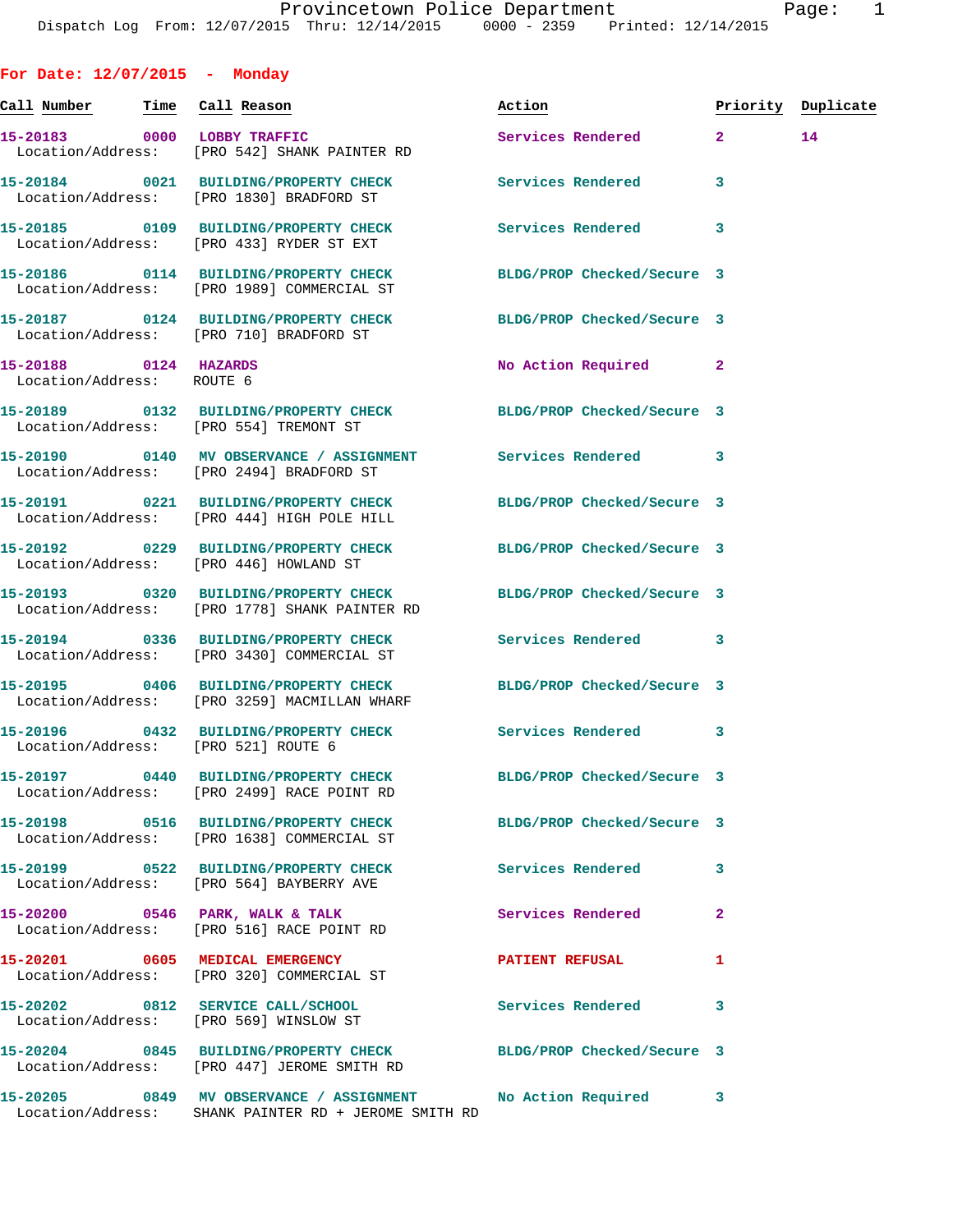|                                                               | Provincetown Police Department<br>Dispatch Log From: 12/07/2015 Thru: 12/14/2015 0000 - 2359 Printed: 12/14/2015 |                            |                |
|---------------------------------------------------------------|------------------------------------------------------------------------------------------------------------------|----------------------------|----------------|
|                                                               | 15-20206 1006 BUILDING/PROPERTY CHECK BLDG/PROP Checked/Secure 3<br>Location/Address: [PRO 2898] JEROME SMITH RD |                            |                |
|                                                               | 15-20207 1041 PARK, WALK & TALK<br>Location/Address: [PRO 175] COMMERCIAL ST                                     | <b>Services Rendered</b>   | $\overline{2}$ |
|                                                               | 15-20209 1051 LARCENY / FORGERY / FRAUD<br>Location/Address: [PRO 2207] SHANK PAINTER RD                         | <b>SPOKEN TO</b>           | $\overline{a}$ |
| 15-20208 1053 FOLLOW UP                                       | Location/Address: [PRO 488] MAYFLOWER ST                                                                         | <b>SPOKEN TO</b>           | $\mathbf{2}$   |
| Location/Address: ROUTE 6 + SNAIL RD                          | 15-20210 1106 MV OBSERVANCE / ASSIGNMENT Services Rendered                                                       |                            | 3              |
|                                                               | 15-20211 1114 MEDICAL EMERGENCY/LIFT ASSIST Transported to Hospital<br>Location/Address: [PRO 1402] NELSON AVE   |                            | 1              |
| 15-20212 1118 MV STOP<br>Location/Address: [PRO 2479] ROUTE 6 |                                                                                                                  | <b>VERBAL WARNING</b>      | 3              |
| 15-20213 1127 MV STOP<br>Location/Address: [PRO 2513] ROUTE 6 |                                                                                                                  | <b>VERBAL WARNING</b>      | 3              |
| 15-20215 1318 FOLLOW UP                                       | Location/Address: [PRO 1296] BRADFORD ST                                                                         | Taken/Referred to Other    | $\mathbf{2}$   |
|                                                               | 15-20216 1338 FOLLOW UP<br>Location/Address: [PRO 2207] SHANK PAINTER RD                                         | Services Rendered          | $\mathbf{2}$   |
| 15-20217 1350 MV ACCIDENT                                     | Location/Address: [PRO 440] HARRY KEMP WAY                                                                       | Services Rendered          | 1              |
|                                                               | 15-20218 1352 SERVICE CALL<br>Location/Address: [PRO 488] MAYFLOWER ST                                           | Services Rendered          | 3              |
|                                                               | 15-20219 1444 SPARKING TRANSFORMER<br>Location/Address: SPINNAKER LN + BRADFORD ST EXT                           | Services Rendered          | $\mathbf{2}$   |
| 15-20220 1444 GENERAL INFO                                    |                                                                                                                  | Services Rendered          | 3              |
| 15-20221 1535 PARK, WALK & TALK                               | Location/Address: [PRO 204] COMMERCIAL ST                                                                        | Services Rendered          | $\overline{a}$ |
|                                                               | 15-20222 1620 BUILDING/PROPERTY CHECK BLDG/PROP Checked/Secure 3<br>Location/Address: [PRO 3033] COMMERCIAL ST   |                            |                |
|                                                               | 15-20223 1702 BUILDING/PROPERTY CHECK<br>Location/Address: [PRO 1783] FRANKLIN ST                                | BLDG/PROP Checked/Secure 3 |                |
|                                                               | 15-20224 1703 MEDICAL EMERGENCY<br>Location/Address: [PRO 3611] CAPTAIN BERTIES WAY                              | Transported to Hospital    | 1              |
| 15-20226 1721 MV STOP                                         | Location/Address: BRADFORD ST + STANDISH ST                                                                      | <b>VERBAL WARNING</b>      | 3              |
|                                                               | 15-20227 1752 BUILDING/PROPERTY CHECK BLDG/PROP Checked/Secure 3<br>Location/Address: [PRO 182] COMMERCIAL ST    |                            |                |
|                                                               | 15-20228 1752 BUILDING/PROPERTY CHECK BLDG/PROP Checked/Secure 3<br>Location/Address: [PRO 2206] COMMERCIAL ST   |                            |                |
|                                                               | 15-20230 2031 BUILDING/PROPERTY CHECK<br>Location/Address: [PRO 2481] TREMONT ST                                 | BLDG/PROP Checked/Secure 3 |                |
| Location/Address: [PRO 3287] ROUTE 6                          | 15-20231 2048 BUILDING/PROPERTY CHECK BLDG/PROP Checked/Secure 3                                                 |                            |                |
|                                                               | 15-20232 2121 POSS. ATTEMPTED BREAK INN FOLLOW UP                                                                |                            | $\mathbf{2}$   |

Location/Address: [PRO 348] COMMERCIAL ST

Page: 2<br><sup>15</sup>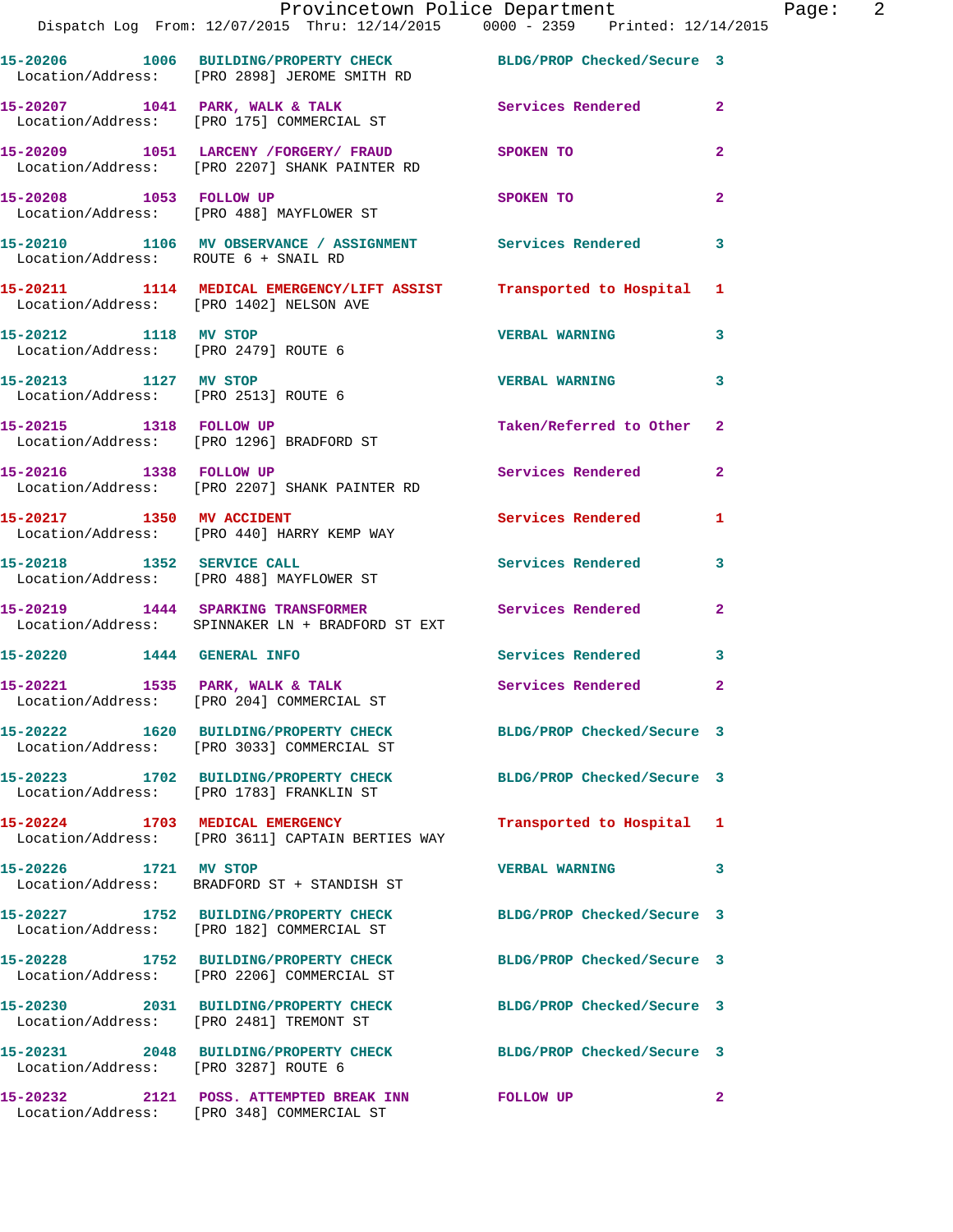|                                        | Dispatch Log From: 12/07/2015 Thru: 12/14/2015 0000 - 2359 Printed: 12/14/2015                                 | Provincetown Police Department Fage: 3 |              |  |
|----------------------------------------|----------------------------------------------------------------------------------------------------------------|----------------------------------------|--------------|--|
|                                        | 15-20233 2225 BUILDING/PROPERTY CHECK Services Rendered 3<br>Location/Address: [PRO 1228] COMMERCIAL ST        |                                        |              |  |
| Location/Address: [TRU] ROUTE 6        | 15-20234 2306 ASSIST AGENCY / TRURO PD Services Rendered 3                                                     |                                        |              |  |
|                                        | 15-20235 2345 BUILDING/PROPERTY CHECK Services Rendered 3<br>Location/Address: [PRO 2483] COMMERCIAL ST        |                                        |              |  |
| For Date: $12/08/2015$ - Tuesday       |                                                                                                                |                                        |              |  |
|                                        | 15-20237 0000 BUILDING/PROPERTY CHECK BLDG/PROP Checked/Secure 3<br>Location/Address: [PRO 1638] COMMERCIAL ST |                                        |              |  |
|                                        | 15-20238 0004 LOBBY TRAFFIC<br>Location/Address: [PRO 542] SHANK PAINTER RD                                    | Services Rendered 2                    |              |  |
|                                        | 15-20239 0006 BUILDING/PROPERTY CHECK BLDG/PROP Checked/Secure 3<br>Location/Address: [PRO 175] COMMERCIAL ST  |                                        |              |  |
|                                        | 15-20240 0007 MEDICAL EMERGENCY<br>Location/Address: [PRO 246] COMMERCIAL ST                                   | Transported to Hospital 1              |              |  |
|                                        | 15-20242 0050 MV OBSERVANCE / ASSIGNMENT Services Rendered 3<br>Location/Address: BRADFORD ST + STANDISH ST    |                                        |              |  |
|                                        | 15-20243 0053 MV OBSERVANCE / ASSIGNMENT Services Rendered<br>Location/Address: [PRO 3430] COMMERCIAL ST       |                                        | 3            |  |
| Location/Address: [PRO 2518] ROUTE 6   | 15-20244 0116 MV OBSERVANCE / ASSIGNMENT Services Rendered 3                                                   |                                        |              |  |
|                                        | 15-20245 0137 BUILDING/PROPERTY CHECK BLDG/PROP Checked/Secure 3<br>Location/Address: [PRO 710] BRADFORD ST    |                                        |              |  |
|                                        | 15-20246 0218 BUILDING/PROPERTY CHECK BLDG/PROP Checked/Secure 3<br>Location/Address: [PRO 3033] COMMERCIAL ST |                                        |              |  |
|                                        | 15-20247 0523 BUILDING/PROPERTY CHECK Services Rendered 3<br>Location/Address: [PRO 1228] COMMERCIAL ST        |                                        |              |  |
|                                        | 15-20248 0540 BUILDING/PROPERTY CHECK<br>Location/Address: [PRO 2898] JEROME SMITH RD                          | BLDG/PROP Checked/Secure 3             |              |  |
| Location/Address: ROUTE 6              | 15-20249 0610 MV OBSERVANCE / ASSIGNMENT Services Rendered                                                     |                                        | $\mathbf{3}$ |  |
|                                        | 15-20251 0640 COMPLAINT<br>Location/Address: [PRO 1228] COMMERCIAL ST                                          | Services Rendered 3                    |              |  |
|                                        | 15-20252 0817 SERVICE CALL/SCHOOL Services Rendered<br>Location/Address: [PRO 569] WINSLOW ST                  |                                        | 3            |  |
| Location/Address: [PRO 606] CONWELL ST | 15-20253 0820 MV COMPLAINT/ERRATIC OP GONE ON ARRIVAL                                                          |                                        | $\mathbf{2}$ |  |
|                                        | 15-20254 0840 FOLLOW UP<br>Location/Address: [PRO 2207] SHANK PAINTER RD                                       | SPOKEN TO                              | $\mathbf{2}$ |  |
|                                        | 15-20255 0855 ALARM - GENERAL<br>Location/Address: [PRO 3593] COMMERCIAL ST                                    | <b>False Alarm</b>                     | 1            |  |
| Location/Address: CONANT ST            | 15-20258 1133 LARCENY / FORGERY / FRAUD SPOKEN TO                                                              |                                        | $\mathbf{2}$ |  |
|                                        | 15-20259 1247 SERVICE CALL/REQUEST OFFICER Services Rendered 3<br>Location/Address: [PRO 516] RACE POINT RD    |                                        |              |  |
|                                        | 15-20260 1501 SERVICE CALL<br>Location/Address: [PRO 516] RACE POINT RD                                        | Services Rendered                      | 3            |  |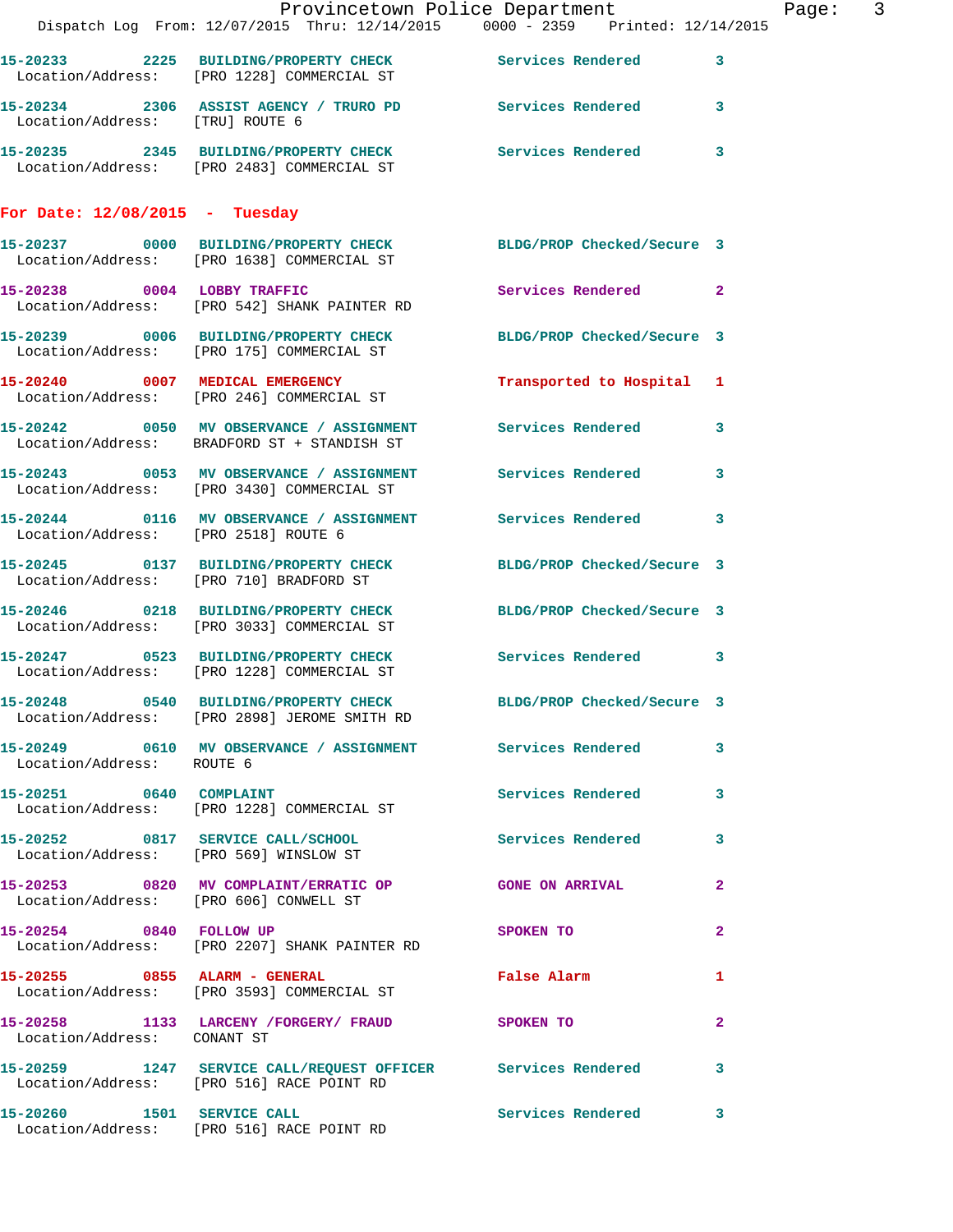**15-20261 1527 MV OBSERVANCE / ASSIGNMENT Services Rendered 3** 

Location/Address: [PRO 94] BRADFORD ST

|                                        | 15-20262 1627 BUILDING/PROPERTY CHECK<br>Location/Address: [PRO 1830] BRADFORD ST                              | BLDG/PROP Checked/Secure 3 |              |
|----------------------------------------|----------------------------------------------------------------------------------------------------------------|----------------------------|--------------|
|                                        | 15-20263 1714 BUILDING/PROPERTY CHECK<br>Location/Address: [PRO 564] BAYBERRY AVE                              | BLDG/PROP Checked/Secure 3 |              |
|                                        | 15-20264 1732 BUILDING/PROPERTY CHECK<br>Location/Address: [PRO 710] BRADFORD ST                               | BLDG/PROP Checked/Secure 3 |              |
|                                        | 15-20265 1737 PARK, WALK & TALK<br>Location/Address: [PRO 105] COMMERCIAL ST                                   | <b>Services Rendered</b>   | $\mathbf{2}$ |
| 15-20266 1757 GENERAL INFO             |                                                                                                                | Services Rendered 3        |              |
|                                        | 15-20267 1802 BUILDING/PROPERTY CHECK<br>Location/Address: [PRO 530] SHANK PAINTER RD                          | BLDG/PROP Checked/Secure 3 |              |
|                                        | 15-20268 1806 BUILDING/PROPERTY CHECK<br>Location/Address: [PRO 3033] COMMERCIAL ST                            | BLDG/PROP Checked/Secure 3 |              |
|                                        | 15-20269 1819 BUILDING/PROPERTY CHECK<br>Location/Address: [PRO 526] RYDER ST EXT                              | BLDG/PROP Checked/Secure 3 |              |
|                                        | 15-20271 1841 BUILDING/PROPERTY CHECK<br>Location/Address: [PRO 175] COMMERCIAL ST                             | BLDG/PROP Checked/Secure 3 |              |
|                                        | 15-20272 1853 BUILDING/PROPERTY CHECK<br>Location/Address: [PRO 182] COMMERCIAL ST                             | <b>Services Rendered</b>   | 3            |
|                                        | 15-20273 1904 BUILDING/PROPERTY CHECK<br>Location/Address: [PRO 1228] COMMERCIAL ST                            | BLDG/PROP Checked/Secure 3 |              |
|                                        | 15-20274 1917 TTY TEST CALL<br>Location/Address: [PRO 542] SHANK PAINTER RD                                    | Services Rendered          | 1            |
| Location/Address: [PRO 554] TREMONT ST | 15-20275 1955 BUILDING/PROPERTY CHECK                                                                          | BLDG/PROP Checked/Secure 3 |              |
|                                        | 15-20276 2009 BUILDING/PROPERTY CHECK<br>Location/Address: [PRO 2490] PROVINCELANDS RD                         | BLDG/PROP Checked/Secure 3 |              |
|                                        | 15-20278 2025 MV OBSERVANCE / ASSIGNMENT<br>Location/Address: [PRO 3430] COMMERCIAL ST                         | Services Rendered          | 3            |
|                                        | 15-20279 2033 BUILDING/PROPERTY CHECK BLDG/PROP Checked/Secure 3<br>Location/Address: [PRO 3256] COMMERCIAL ST |                            |              |
|                                        | 15-20280 2044 BUILDING/PROPERTY CHECK<br>Location/Address: [PRO 1830] BRADFORD ST                              | BLDG/PROP Checked/Secure 3 |              |
|                                        | 15-20281 2105 BUILDING/PROPERTY CHECK<br>Location/Address: [PRO 3259] MACMILLAN WHARF                          | BLDG/PROP Checked/Secure 3 |              |
|                                        | 15-20282 2143 BUILDING/PROPERTY CHECK<br>Location/Address: [PRO 519] RACE POINT RD                             | BLDG/PROP Checked/Secure 3 |              |
|                                        | 15-20283 2146 BUILDING/PROPERTY CHECK<br>Location/Address: [PRO 2481] TREMONT ST                               | BLDG/PROP Checked/Secure 3 |              |
|                                        | 15-20284 2149 BUILDING/PROPERTY CHECK<br>Location/Address: [PRO 433] RYDER ST EXT                              | BLDG/PROP Checked/Secure 3 |              |
|                                        | 15-20285 2149 MV OBSERVANCE / ASSIGNMENT<br>Location/Address: [PRO 94] BRADFORD ST                             | No Action Required         | 3            |
|                                        | 15-20286 2321 BUILDING/PROPERTY CHECK<br>Location/Address: [PRO 2483] COMMERCIAL ST                            | Services Rendered          | 3            |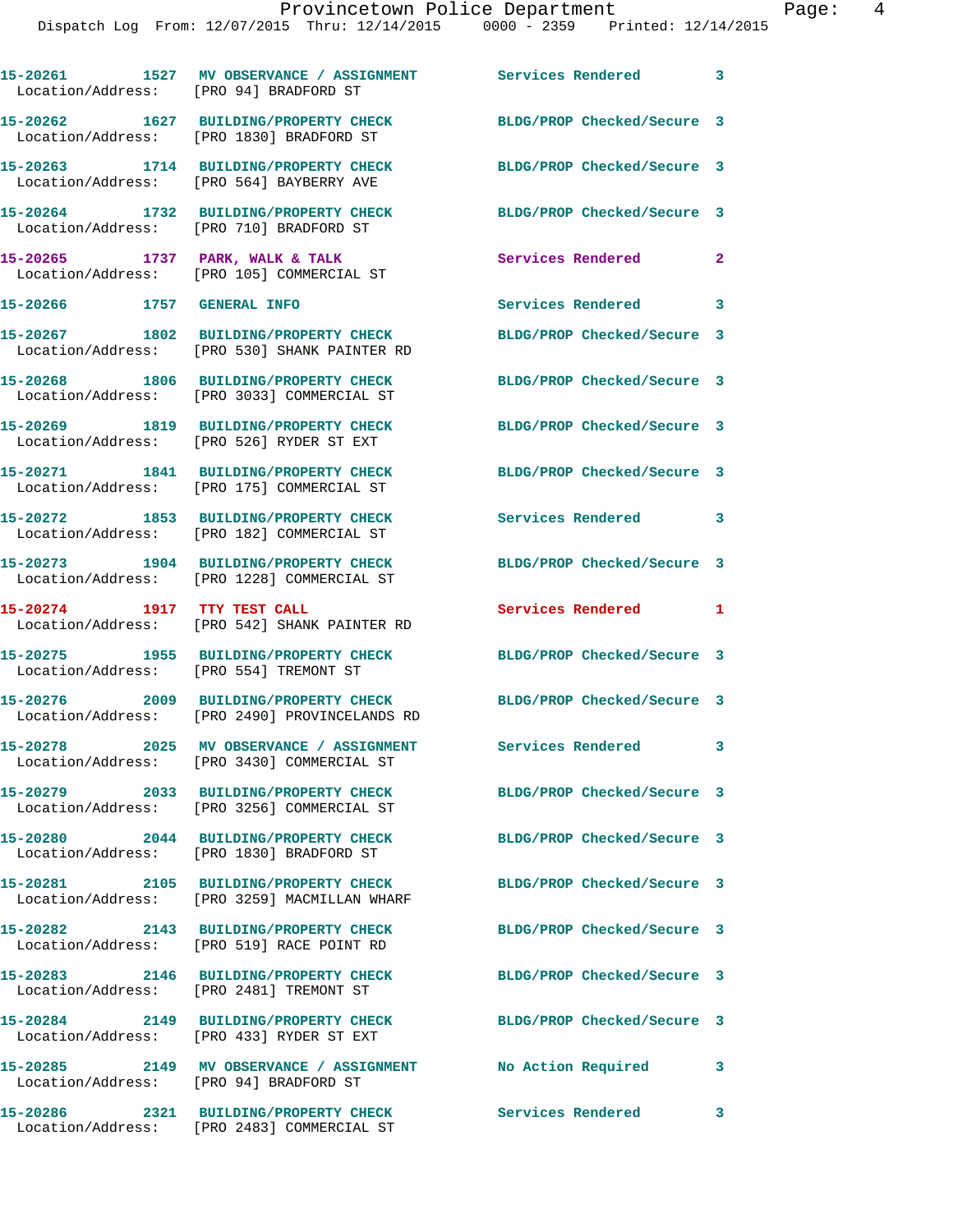|                                      | Provincetown Police Department Fage: 5                                                                           |                            |              |    |  |
|--------------------------------------|------------------------------------------------------------------------------------------------------------------|----------------------------|--------------|----|--|
|                                      | Dispatch Log From: 12/07/2015 Thru: 12/14/2015 0000 - 2359 Printed: 12/14/2015                                   |                            |              |    |  |
|                                      | 15-20287 2342 BUILDING/PROPERTY CHECK BLDG/PROP Checked/Secure 3<br>Location/Address: [PRO 545] SHANK PAINTER RD |                            |              |    |  |
|                                      | 15-20288 2352 BAR CHECK LICENSING/NO ACTION 2<br>Location/Address: [PRO 484] MASONIC PL                          |                            |              |    |  |
|                                      | 15-20289 2355 BUILDING/PROPERTY CHECK BLDG/PROP Checked/Secure 3<br>Location/Address: [PRO 3033] COMMERCIAL ST   |                            |              |    |  |
| For Date: $12/09/2015$ - Wednesday   |                                                                                                                  |                            |              |    |  |
|                                      | 15-20290 0001 BAR CHECK<br>Location/Address: [PRO 2702] COMMERCIAL ST                                            | Services Rendered          | $\mathbf{2}$ |    |  |
|                                      | 15-20291 0008 LOBBY TRAFFIC<br>Location/Address: [PRO 542] SHANK PAINTER RD                                      | Services Rendered          | $2^{\circ}$  | 13 |  |
|                                      | 15-20292 0009 BUILDING/PROPERTY CHECK Services Rendered 3<br>Location/Address: [PRO 2499] RACE POINT RD          |                            |              |    |  |
|                                      | 15-20293 0021 MV OBSERVANCE / ASSIGNMENT Services Rendered<br>Location/Address: BRADFORD ST + CONWELL ST         |                            | 3            |    |  |
|                                      | 15-20294 0037 BUILDING/PROPERTY CHECK Services Rendered 3<br>Location/Address: [PRO 444] HIGH POLE HILL          |                            |              |    |  |
|                                      | 15-20295 0046 MV OBSERVANCE / ASSIGNMENT No Action Required 3<br>Location/Address: [PRO 2489] BRADFORD ST        |                            |              |    |  |
| Location/Address: [PRO 2513] ROUTE 6 | 15-20296 0104 MV OBSERVANCE / ASSIGNMENT No Action Required 3                                                    |                            |              |    |  |
|                                      | 15-20297 0108 ALARM - GENERAL<br>Location/Address: [PRO 1913] COMMERCIAL ST                                      | No Action Required 1       |              |    |  |
|                                      | 15-20298 0135 BUILDING/PROPERTY CHECK BLDG/PROP Checked/Secure 3<br>Location/Address: [PRO 182] COMMERCIAL ST    |                            |              |    |  |
|                                      | 15-20299 0240 NOISE COMPLAINT<br>Location/Address: [PRO 2204] COMMERCIAL ST                                      | SPOKEN TO                  | 3            |    |  |
|                                      | 15-20300 0423 BUILDING/PROPERTY CHECK BLDG/PROP Checked/Secure 3<br>Location/Address: [PRO 516] RACE POINT RD    |                            |              |    |  |
|                                      | 15-20301 0522 BUILDING/PROPERTY CHECK Services Rendered 3<br>Location/Address: [PRO 2490] PROVINCELANDS RD       |                            |              |    |  |
|                                      | 15-20302 0625 BUILDING/PROPERTY CHECK BLDG/PROP Checked/Secure 3<br>Location/Address: [PRO 1228] COMMERCIAL ST   |                            |              |    |  |
|                                      | 15-20303 0809 BUILDING/PROPERTY CHECK<br>Location/Address: [PRO 3033] COMMERCIAL ST                              | BLDG/PROP Checked/Secure 3 |              |    |  |
|                                      | 15-20304 0814 SERVICE CALL/SCHOOL 5ervices Rendered 3<br>Location/Address: [PRO 569] WINSLOW ST                  |                            |              |    |  |
|                                      | 15-20305 0826 FOLLOW UP<br>Location/Address: [PRO 3443] COMMERCIAL ST<br>Refer To Arrest: 15-336-AR              | Arrest(s) Made             | 2            |    |  |
|                                      | 15-20306 0827 BUILDING/PROPERTY CHECK BLDG/PROP Checked/Secure 3<br>Location/Address: [PRO 2898] JEROME SMITH RD |                            |              |    |  |
| 15-20307 0844 MV STOP                | Location/Address: [PRO 3660] COURT ST                                                                            | Citation/Warning Issued 3  |              |    |  |
|                                      | 15-20308 0906 BUILDING/PROPERTY CHECK<br>Location/Address: [PRO 2194] COMMERCIAL ST                              | BLDG/PROP Checked/Secure 3 |              |    |  |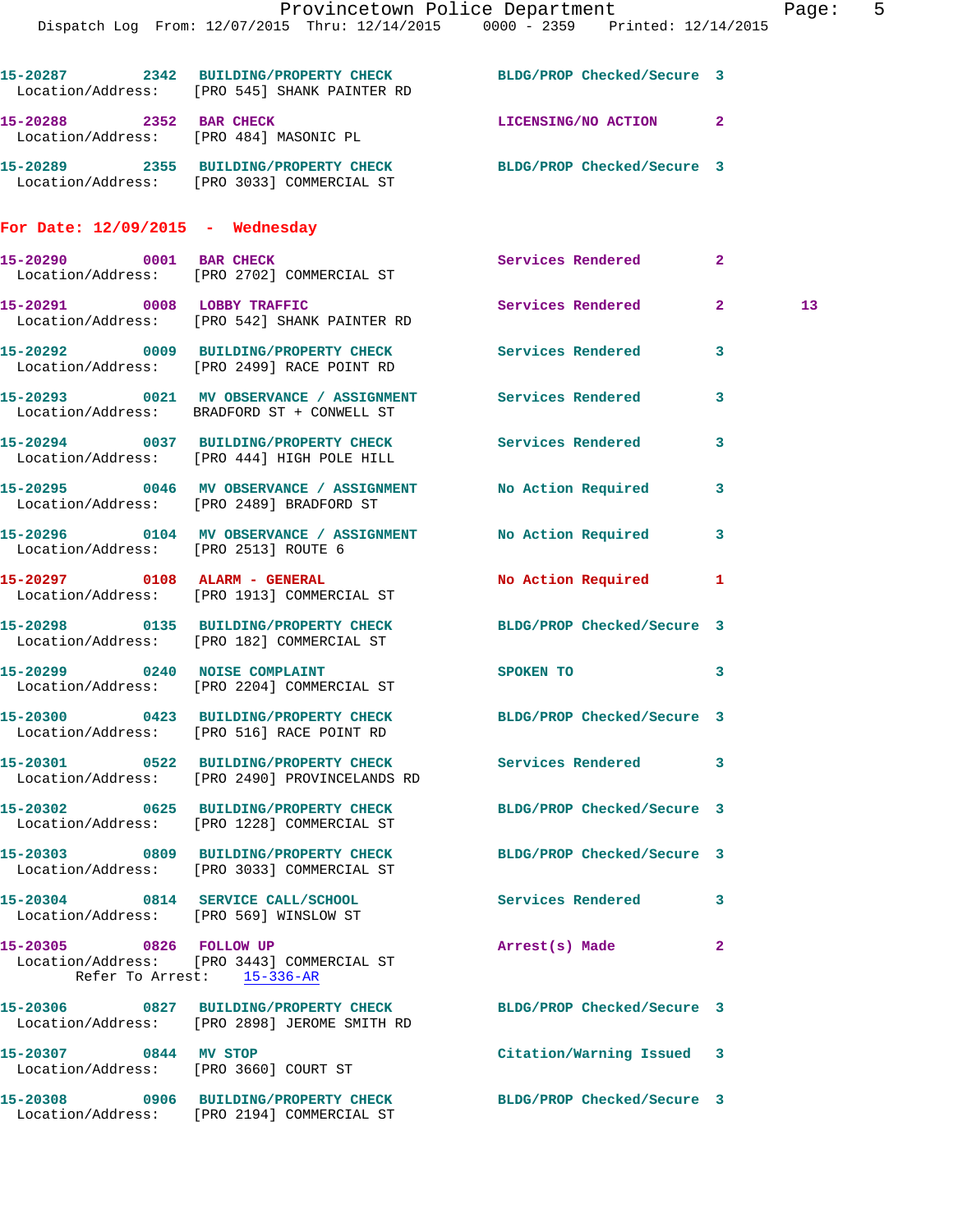|                                                       | Provincetown Police Department The Rage: 6                                                                     |                            |                |              |  |
|-------------------------------------------------------|----------------------------------------------------------------------------------------------------------------|----------------------------|----------------|--------------|--|
|                                                       | Dispatch Log From: 12/07/2015 Thru: 12/14/2015 0000 - 2359 Printed: 12/14/2015                                 |                            |                |              |  |
|                                                       | 15-20309 0911 LARCENY / FORGERY / FRAUD SPOKEN TO 2<br>Location/Address: [PRO 569] WINSLOW ST                  |                            |                |              |  |
|                                                       | 15-20310 0919 BUILDING/PROPERTY CHECK BLDG/PROP Checked/Secure 3<br>Location/Address: [PRO 3317] CEMETERY RD   |                            |                |              |  |
|                                                       | 15-20311 0919 BUILDING/PROPERTY CHECK BLDG/PROP Checked/Secure 3<br>Location/Address: [PRO 3318] CEMETERY RD   |                            |                |              |  |
|                                                       | 15-20313 0959 MV COMPLAINT<br>Location/Address: [PRO 3633] COMMERCIAL ST                                       | SPOKEN TO                  | $\sim$ 2       |              |  |
|                                                       | 15-20314 1004 BUILDING/PROPERTY CHECK BLDG/PROP Checked/Secure 3<br>Location/Address: [PRO 1228] COMMERCIAL ST |                            |                |              |  |
|                                                       | 15-20315 1013 PARK, WALK & TALK<br>Location/Address: [PRO 526] RYDER ST EXT                                    | Services Rendered 2        |                |              |  |
|                                                       | 15-20316 1013 ALARM - GENERAL<br>Location/Address: [PRO 2018] COMMERCIAL ST                                    | Services Rendered 1        |                |              |  |
|                                                       | 15-20317 1029 PARK, WALK & TALK 1999 Services Rendered 2<br>Location/Address: [PRO 285] COMMERCIAL ST          |                            |                |              |  |
|                                                       | 15-20318 1109 ANIMAL CALL/COYOTE SPOKEN TO<br>Location/Address: [PRO 564] BAYBERRY AVE                         |                            | $\overline{2}$ |              |  |
|                                                       | 15-20319 1328 MV OBSERVANCE / ASSIGNMENT Services Rendered 3<br>Location/Address: [PRO 94] BRADFORD ST         |                            |                |              |  |
|                                                       | 15-20321 1343 MEDICAL EMERGENCY/PREGNANT Transported to Hospital 1<br>Location/Address: [PRO 3258] BRADFORD ST |                            |                |              |  |
| 15-20323 1411 FOLLOW UP<br>Refer To Arrest: 15-336-AR | Location/Address: [PRO 221] COMMERCIAL ST                                                                      | Services Rendered 2        |                |              |  |
|                                                       | 15-20324 1415 MV COMPLAINT<br>Location/Address: [PRO 30] BRADFORD ST                                           | SPOKEN TO                  | $\mathbf{2}$   | $\mathbf{1}$ |  |
|                                                       | 15-20325 1511 TTY TEST CALL<br>Location/Address: [PRO 542] SHANK PAINTER RD                                    | Services Rendered 1        |                |              |  |
|                                                       | 15-20326 1555 FOLLOW UP<br>Location/Address: [PRO 105] COMMERCIAL ST                                           | Services Rendered          | $\mathbf{2}$   |              |  |
|                                                       | 15-20327 1558 PARK, WALK & TALK<br>Location/Address: [PRO 105] COMMERCIAL ST                                   | <b>Services Rendered</b> 2 |                |              |  |
|                                                       | 15-20328 1559 PARKED MV COMPLAINT<br>Location/Address: COOK ST + BRADFORD ST                                   | Services Rendered          | $\mathbf{2}$   |              |  |
|                                                       | 15-20329 1617 PARK, WALK & TALK<br>Location/Address: [PRO 175] COMMERCIAL ST                                   | Services Rendered 2        |                |              |  |
|                                                       | 15-20331 1632 BUILDING/PROPERTY CHECK<br>Location/Address: [PRO 3033] COMMERCIAL ST                            | BLDG/PROP Checked/Secure 3 |                |              |  |
|                                                       | 15-20332 1633 MISSING JUVENILE/LOCATED Services Rendered 1<br>Location/Address: [PRO 569] WINSLOW ST           |                            |                |              |  |
|                                                       | 15-20334 1755 BUILDING/PROPERTY CHECK<br>Location/Address: [PRO 1830] BRADFORD ST                              | BLDG/PROP Checked/Secure 3 |                |              |  |
|                                                       | 15-20335 1818 BUILDING/PROPERTY CHECK BLDG/PROP Checked/Secure 3<br>Location/Address: [PRO 2977] COMMERCIAL ST |                            |                |              |  |
|                                                       | 15-20336 1833 BUILDING/PROPERTY CHECK<br>Location/Address: [PRO 3259] MACMILLAN WHARF                          | BLDG/PROP Checked/Secure 3 |                |              |  |
|                                                       | 15-20338 1920 BUILDING/PROPERTY CHECK                                                                          | BLDG/PROP Checked/Secure 3 |                |              |  |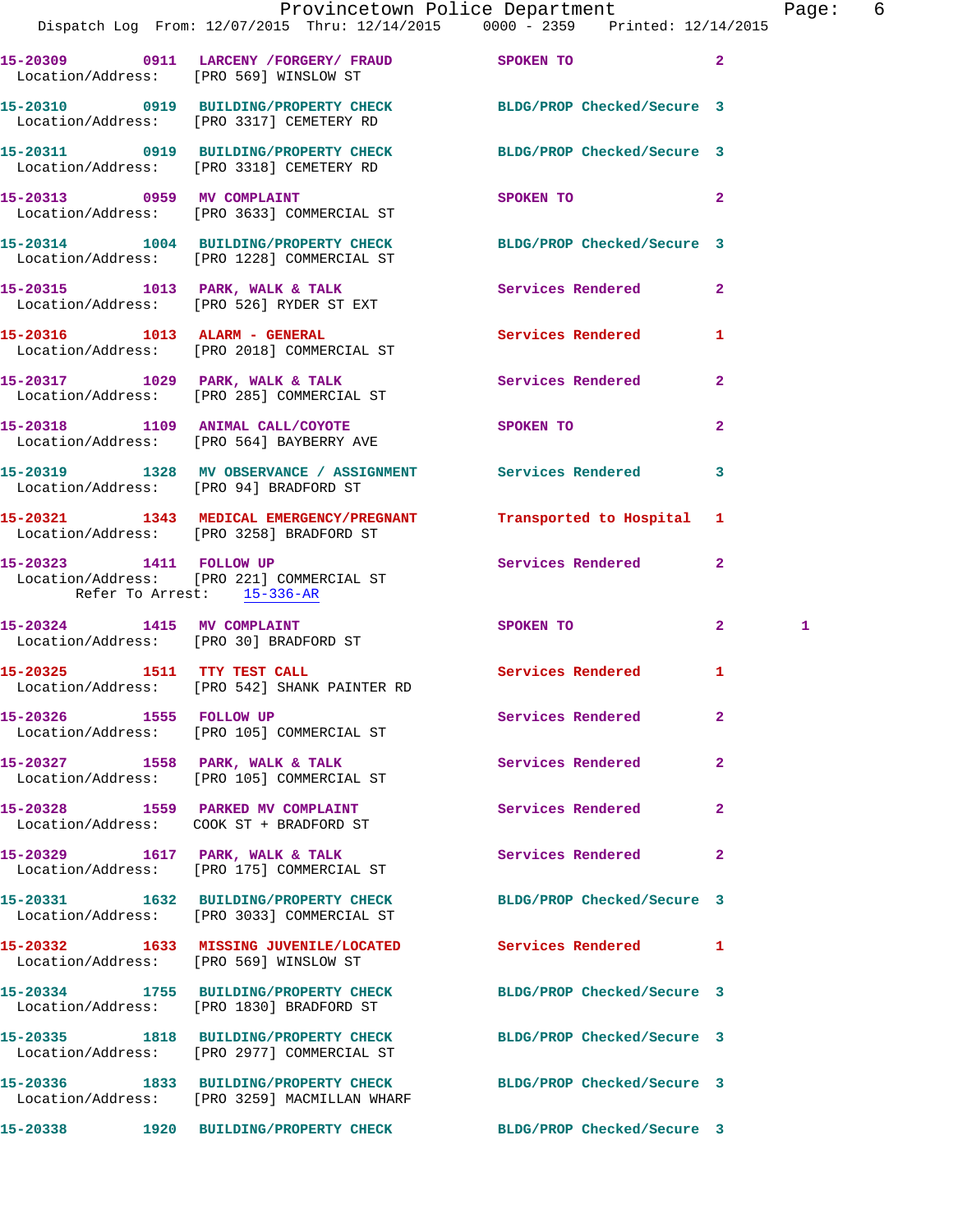|                                                                 | Provincetown Police Department<br>Dispatch Log From: 12/07/2015 Thru: 12/14/2015 0000 - 2359 Printed: 12/14/2015 |                            |              | Page: | 7 |
|-----------------------------------------------------------------|------------------------------------------------------------------------------------------------------------------|----------------------------|--------------|-------|---|
|                                                                 | Location/Address: [PRO 433] RYDER ST EXT                                                                         |                            |              |       |   |
|                                                                 | 15-20339 1946 BUILDING/PROPERTY CHECK BLDG/PROP Checked/Secure 3<br>Location/Address: [PRO 530] SHANK PAINTER RD |                            |              |       |   |
|                                                                 | 15-20340 1947 MV OBSERVANCE / ASSIGNMENT Services Rendered 3<br>Location/Address: [PRO 106] COMMERCIAL ST        |                            |              |       |   |
|                                                                 | 15-20341 1956 BUILDING/PROPERTY CHECK<br>Location/Address: [PRO 1228] COMMERCIAL ST                              | BLDG/PROP Checked/Secure 3 |              |       |   |
|                                                                 | 15-20342 2021 MV OBSERVANCE / ASSIGNMENT<br>Location/Address: [PRO 2577] BRADFORD ST                             | No Action Required 3       |              |       |   |
|                                                                 | 15-20343 2024 BUILDING/PROPERTY CHECK<br>Location/Address: [PRO 710] BRADFORD ST                                 | BLDG/PROP Checked/Secure 3 |              |       |   |
|                                                                 | 15-20344 2045 BUILDING/PROPERTY CHECK<br>Location/Address: [PRO 75] CAPTAIN BERTIES WAY                          | BLDG/PROP Checked/Secure 3 |              |       |   |
|                                                                 | 15-20345 2105 MEDICAL EMERGENCY/TRANSPORT<br>Location/Address: [PRO 1720] COMMERCIAL ST                          | Transported to Hospital 1  |              |       |   |
|                                                                 | 15-20347 2145 BUILDING/PROPERTY CHECK<br>Location/Address: [PRO 519] RACE POINT RD                               | BLDG/PROP Checked/Secure 3 |              |       |   |
|                                                                 | 15-20348 2334 BUILDING/PROPERTY CHECK Services Rendered 3<br>Location/Address: [PRO 75] CAPTAIN BERTIES WAY      |                            |              |       |   |
|                                                                 | 15-20349 2338 MV OBSERVANCE / ASSIGNMENT Services Rendered<br>Location/Address: BRADFORD ST + RYDER ST           |                            | 3            |       |   |
| 15-20350 2343 BAR CHECK<br>Location/Address: [PRO 80] CARVER ST |                                                                                                                  | Services Rendered          | $\mathbf{2}$ |       |   |
| For Date: $12/10/2015$ - Thursday                               |                                                                                                                  |                            |              |       |   |
|                                                                 | 15-20351 0005 BUILDING/PROPERTY CHECK BLDG/PROP Checked/Secure 3<br>Location/Address: [PRO 433] RYDER ST EXT     |                            |              |       |   |
|                                                                 | 15-20353 0019 INFO SERVICES - LOBBY<br>Location/Address: [PRO 542] SHANK PAINTER RD                              | Services Rendered          | $\mathbf{2}$ | 23    |   |
|                                                                 | 15-20354 0025 BUILDING/PROPERTY CHECK BLDG/PROP Checked/Secure 3<br>Location/Address: [PRO 3609] COMMERCIAL ST   |                            |              |       |   |
|                                                                 | 15-20355 0027 MV OBSERVANCE / ASSIGNMENT Services Rendered<br>Location/Address: [PRO 595] BRADFORD ST            |                            | 3            |       |   |
|                                                                 | 15-20356 0037 BUILDING/PROPERTY CHECK Services Rendered<br>Location/Address: [PRO 2481] TREMONT ST               |                            | 3            |       |   |
| Location/Address: [PRO 43] BRADFORD ST                          | 15-20357 0102 MV OBSERVANCE / ASSIGNMENT Services Rendered                                                       |                            | 3            |       |   |
|                                                                 | 15-20359 0112 BUILDING/PROPERTY CHECK<br>Location/Address: [PRO 3033] COMMERCIAL ST                              | BLDG/PROP Checked/Secure 3 |              |       |   |
| 15-20360 0127 MV STOP<br>Location/Address: [PRO 2513] ROUTE 6   |                                                                                                                  | <b>VERBAL WARNING</b>      | 3            |       |   |
|                                                                 | 15-20361 0128 BUILDING/PROPERTY CHECK BLDG/PROP Checked/Secure 3<br>Location/Address: [PRO 175] COMMERCIAL ST    |                            |              |       |   |
|                                                                 | 15-20362 0142 BUILDING/PROPERTY CHECK BLDG/PROP Checked/Secure 3<br>Location/Address: [PRO 710] BRADFORD ST      |                            |              |       |   |
| 15-20363 0219 ALARM - GENERAL                                   | Location/Address: [PRO 125] COMMERCIAL ST                                                                        | False Alarm                | 1            |       |   |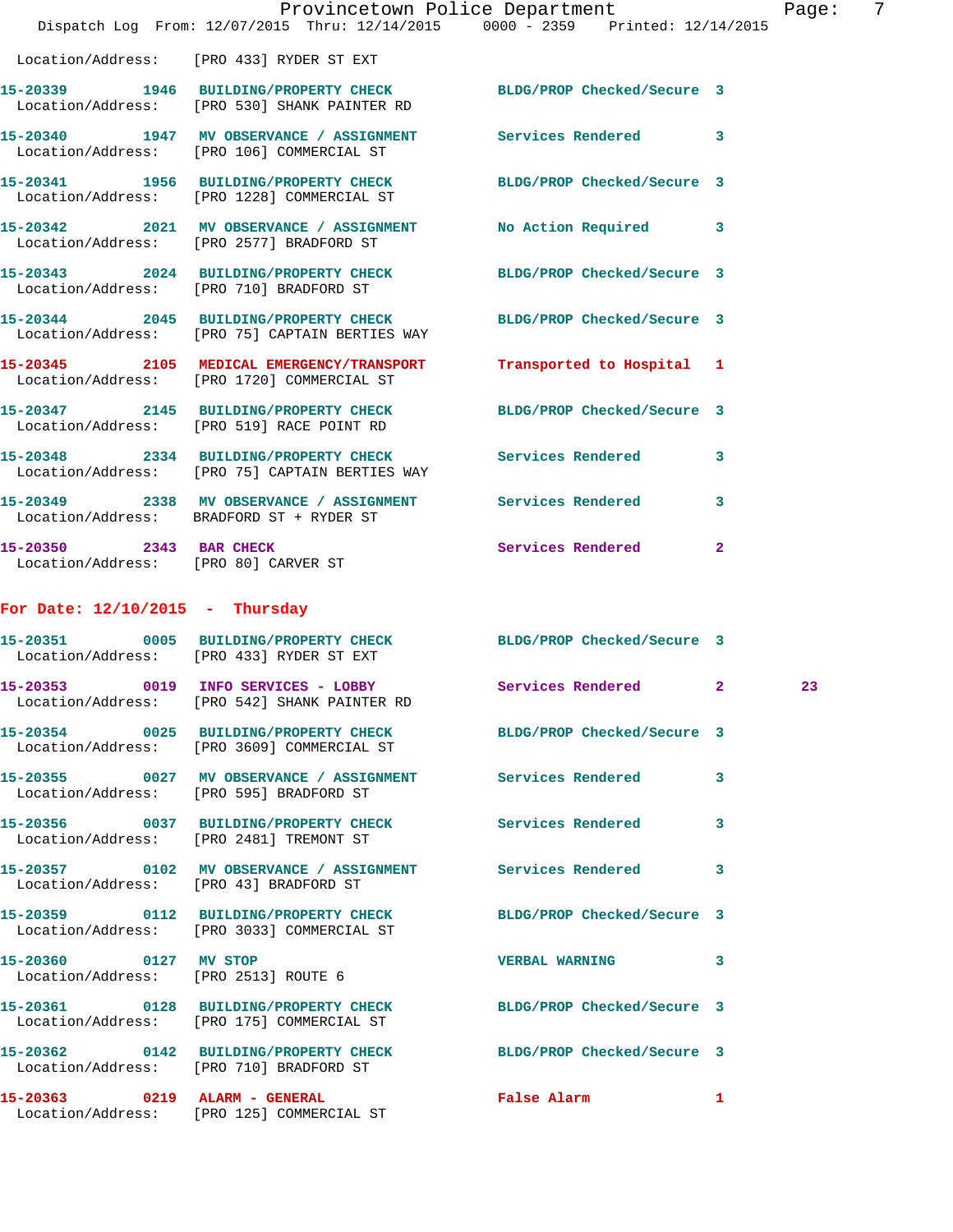Location/Address: [PRO 440] HARRY KEMP WAY

Location/Address: [PRO 395] COMMERCIAL ST

Location/Address: BRADFORD ST + HOWLAND ST

**15-20375 0815 SERVICE CALL/SCHOOL Services Rendered 3** 

Location/Address: [PRO 2521] ROUTE 6

Location/Address: SNAIL RD

 Location/Address: [PRO 1228] COMMERCIAL ST **15-20367 0340 BUILDING/PROPERTY CHECK BLDG/PROP Checked/Secure 3** 

Location/Address: [PRO 1886] BRADFORD ST

**15-20369 0428 BUILDING/PROPERTY CHECK Services Rendered 3** 

Location/Address: [PRO 539] SHANK PAINTER RD

Location/Address: [PRO 542] SHANK PAINTER RD

**15-20373 0620 BUILDING/PROPERTY CHECK Services Rendered 3**  Location/Address: [PRO 2490] PROVINCELANDS RD

Location/Address: [PRO 564] BAYBERRY AVE

Location/Address: [PRO 569] WINSLOW ST

Location/Address: [PRO 2500] COMMERCIAL ST

Location/Address: [PRO 3287] ROUTE 6

Location/Address: [PRO 564] BAYBERRY AVE

**15-20379 0919 MV OBSERVANCE / ASSIGNMENT Services Rendered 3** 

Location/Address: [PRO 958] JEROME SMITH RD

Location/Address: [PRO 3317] CEMETERY RD

**15-20382 0950 BUILDING/PROPERTY CHECK BLDG/PROP Checked/Secure 3**  Location/Address: [PRO 3318] CEMETERY RD

**15-20383 1020 MV OBSERVANCE / ASSIGNMENT Services Rendered 3** 

**15-20384 1103 SERVICE CALL Services Rendered 3**  Location/Address: [PRO 542] SHANK PAINTER RD

**15-20385 1105 ALARM - FIRE No Action Required 1**  Location/Address: [PRO 1241] COMMERCIAL ST

**15-20387 1142 FOLLOW UP Services Rendered 2**  Location/Address: [PRO 2207] SHANK PAINTER RD

**15-20388 1144 BUILDING/PROPERTY CHECK BLDG/PROP Checked/Secure 3**  Location/Address: [PRO 1228] COMMERCIAL ST

**15-20365 0236 BUILDING/PROPERTY CHECK BLDG/PROP Checked/Secure 3** 

**15-20368 0421 BUILDING/PROPERTY CHECK BLDG/PROP Checked/Secure 3** 

**15-20370 0428 MV OBSERVANCE / ASSIGNMENT Services Rendered 3** 

- **15-20371 0501 PARK, WALK & TALK Services Rendered 2**
- **15-20372 0549 911 GENERAL Services Rendered 1** 
	-
- 15-20374 0751 ANIMAL CALL Services Rendered 2

**15-20376 0847 BUILDING/PROPERTY CHECK BLDG/PROP Checked/Secure 3** 

**15-20377 0902 BUILDING/PROPERTY CHECK BLDG/PROP Checked/Secure 3** 

**15-20378 0904 BUILDING/PROPERTY CHECK BLDG/PROP Checked/Secure 3** 

**15-20380 0946 MEDICAL EMERGENCY/STROKE Unfounded 1** 

**15-20381 0949 BUILDING/PROPERTY CHECK BLDG/PROP Checked/Secure 3**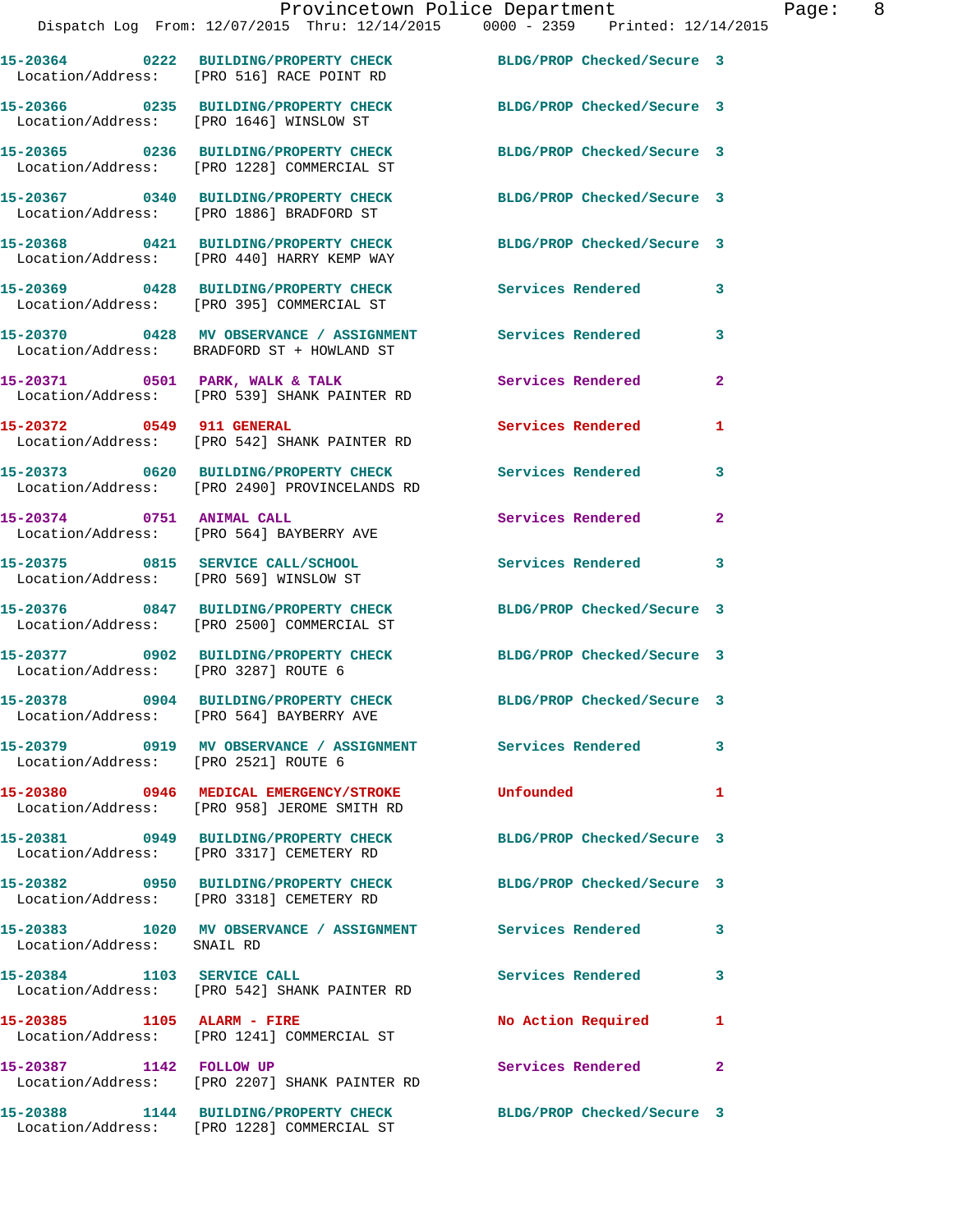| Location/Address: [PRO 571] ALDEN ST                                        | 15-20389 1149 BUILDING/PROPERTY CHECK                                                                  | BLDG/PROP Checked/Secure 3 |              |
|-----------------------------------------------------------------------------|--------------------------------------------------------------------------------------------------------|----------------------------|--------------|
| 15-20390 1158 ALARM - GENERAL<br>Location/Address: ALDEN ST                 |                                                                                                        | Services Rendered          | $\mathbf{1}$ |
|                                                                             | 15-20391 1202 BUILDING/PROPERTY CHECK<br>Location/Address: [PRO 3033] COMMERCIAL ST                    | BLDG/PROP Checked/Secure 3 |              |
|                                                                             | 15-20392 1203 LOST/FOUND PROPERTY/KINDLE<br>Location/Address: [PRO 2277] BRADFORD ST                   | Services Rendered          | 3            |
| 15-20393 1343 SERVICE CALL/SCHOOL<br>Location/Address: [PRO 569] WINSLOW ST |                                                                                                        | <b>Services Rendered</b>   | 3            |
|                                                                             | 15-20394 1422 BUILDING/PROPERTY CHECK<br>Location/Address: [PRO 2483] COMMERCIAL ST                    | BLDG/PROP Checked/Secure 3 |              |
|                                                                             | 15-20395 1631 BUILDING/PROPERTY CHECK<br>Location/Address: [PRO 3430] COMMERCIAL ST                    | Services Rendered          | 3            |
|                                                                             | 15-20396 1631 MV OBSERVANCE / ASSIGNMENT<br>Location/Address: BRADFORD ST + ALDEN ST                   | Services Rendered          | 3            |
|                                                                             | 15-20397 1649 MV OBSERVANCE / ASSIGNMENT<br>Location/Address: [PRO 2206] COMMERCIAL ST                 | Services Rendered          | 3            |
|                                                                             | 15-20398 1720 BUILDING/PROPERTY CHECK<br>Location/Address: [PRO 1638] COMMERCIAL ST                    | BLDG/PROP Checked/Secure 3 |              |
| Location/Address: [PRO 94] BRADFORD ST                                      | 15-20399 1733 BUILDING/PROPERTY CHECK                                                                  | Services Rendered          | 3            |
| 15-20400 1733 TRUCK DELIVERY                                                | Location/Address: [PRO 2021] COMMERCIAL ST                                                             | Services Rendered          | 3            |
|                                                                             | 15-20401 1749 MV OBSERVANCE / ASSIGNMENT<br>Location/Address: STANDISH ST + BRADFORD ST                | Citation/Warning Issued    | 3            |
| 15-20402 1759 MV STOP                                                       | Location/Address: CENTER ST + COMMERCIAL ST                                                            | <b>VERBAL WARNING</b>      | 3            |
| 15-20403                                                                    | 1835 BUILDING/PROPERTY CHECK<br>Location/Address: [PRO 2500] COMMERCIAL ST                             | Services Rendered          | $\mathbf{3}$ |
| 15-20404                                                                    | 1902 BUILDING/PROPERTY CHECK<br>Location/Address: [PRO 182] COMMERCIAL ST                              | BLDG/PROP Checked/Secure 3 |              |
|                                                                             | $15-20405$ 2024 PARK, WALK & TALK<br>Location/Address: [PRO 175] COMMERCIAL ST                         | Services Rendered          | $\mathbf{2}$ |
|                                                                             | 15-20406 2134 BUILDING/PROPERTY CHECK<br>Location/Address: [PRO 2206] COMMERCIAL ST                    | BLDG/PROP Checked/Secure 3 |              |
|                                                                             | Location/Address: [PRO 2898] JEROME SMITH RD                                                           | Services Rendered          | 3            |
|                                                                             | 15-20408 2209 BUILDING/PROPERTY CHECK<br>Location/Address: [PRO 1778] SHANK PAINTER RD                 | BLDG/PROP Checked/Secure 3 |              |
| 15-20409 2258 MEDICAL EMERGENCY                                             | Location/Address: [PRO 2647] SHANK PAINTER RD                                                          | Services Rendered          | 1            |
|                                                                             | 15-20410 2324 BUILDING/PROPERTY CHECK<br>Location/Address: [PRO 3033] COMMERCIAL ST                    | BLDG/PROP Checked/Secure 3 |              |
|                                                                             | 15-20411 2335 MV OBSERVANCE / ASSIGNMENT Services Rendered 3<br>Location/Address: [PRO 94] BRADFORD ST |                            |              |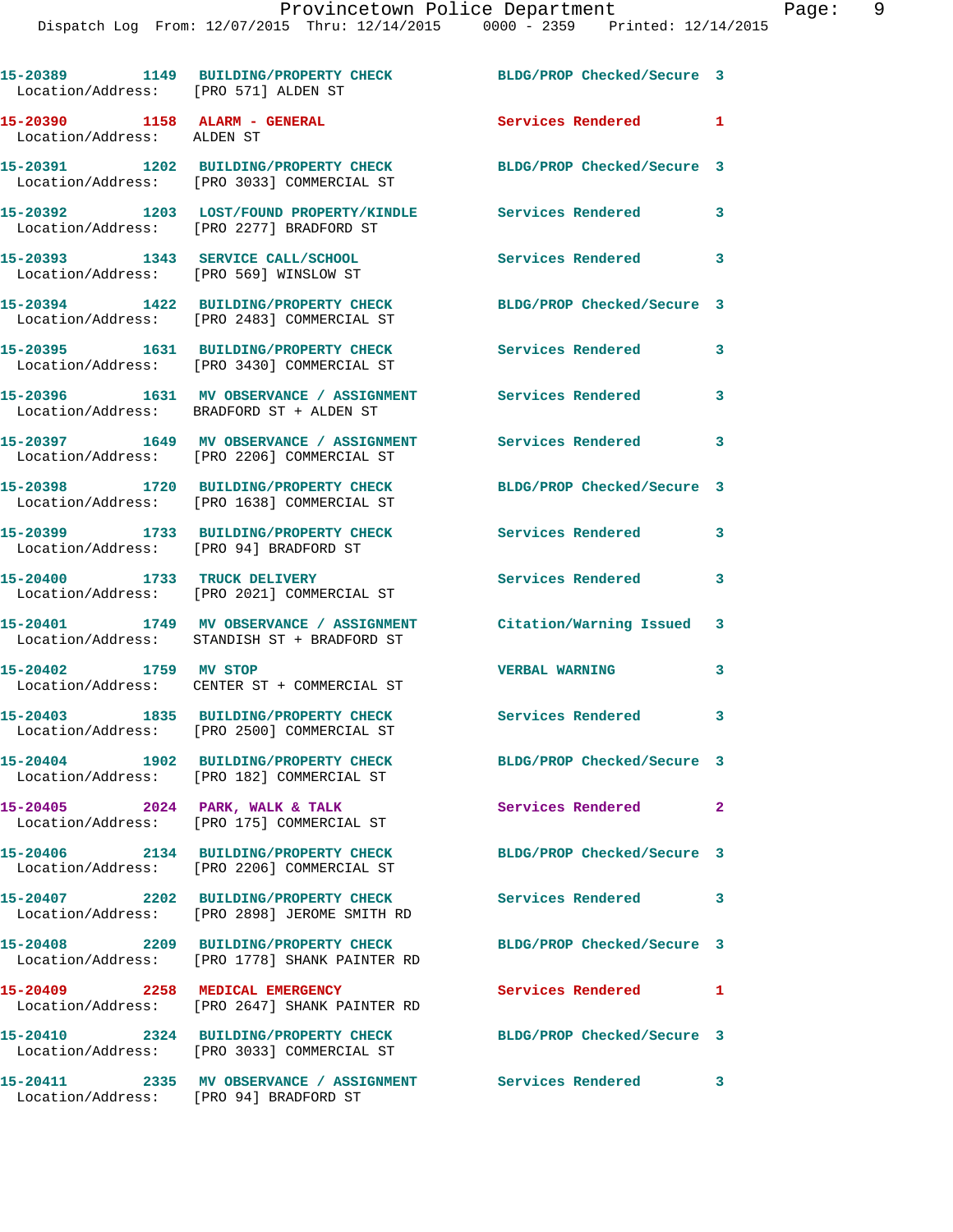|                                      |                                                                                   | Provincetown Police Department The Rage: 10                                                                   |                 |  |
|--------------------------------------|-----------------------------------------------------------------------------------|---------------------------------------------------------------------------------------------------------------|-----------------|--|
|                                      |                                                                                   | Dispatch Log From: 12/07/2015 Thru: 12/14/2015 0000 - 2359 Printed: 12/14/2015                                |                 |  |
| For Date: $12/11/2015$ - Friday      |                                                                                   |                                                                                                               |                 |  |
| Location/Address: SNAIL RD           |                                                                                   | 15-20412 0001 MV OBSERVANCE / ASSIGNMENT Services Rendered 3                                                  |                 |  |
|                                      | 15-20413 0002 LOBBY TRAFFIC<br>Location/Address: [PRO 542] SHANK PAINTER RD       | Services Rendered 2                                                                                           | 13 <sup>7</sup> |  |
|                                      | Location/Address: [PRO 1778] SHANK PAINTER RD                                     | 15-20414 0046 BUILDING/PROPERTY CHECK BLDG/PROP Checked/Secure 3                                              |                 |  |
|                                      |                                                                                   | 15-20415 0047 BUILDING/PROPERTY CHECK BLDG/PROP Checked/Secure 3<br>Location/Address: [PRO 525] COMMERCIAL ST |                 |  |
| Location/Address: [PRO 2518] ROUTE 6 |                                                                                   | 15-20416 0051 MV OBSERVANCE / ASSIGNMENT Services Rendered 3                                                  |                 |  |
|                                      | Location/Address: RYDER ST + BRADFORD ST                                          |                                                                                                               |                 |  |
|                                      | Location/Address: [PRO 1228] COMMERCIAL ST                                        | 15-20418 0148 BUILDING/PROPERTY CHECK BLDG/PROP Checked/Secure 3                                              |                 |  |
|                                      | Location/Address: [PRO 710] BRADFORD ST                                           | 15-20419 0213 BUILDING/PROPERTY CHECK BLDG/PROP Checked/Secure 3                                              |                 |  |
|                                      | Location/Address: [PRO 306] COMMERCIAL ST                                         | 15-20420 0225 BUILDING/PROPERTY CHECK BLDG/PROP Checked/Secure 3                                              |                 |  |
|                                      | Location/Address: [PRO 440] HARRY KEMP WAY                                        | 15-20421 0322 BUILDING/PROPERTY CHECK BLDG/PROP Checked/Secure 3                                              |                 |  |
|                                      | Location/Address: [PRO 1645] HARRY KEMP WAY                                       | 15-20422 0410 BUILDING/PROPERTY CHECK BLDG/PROP Checked/Secure 3                                              |                 |  |
|                                      | Location/Address: [PRO 16] BRADFORD ST                                            | 15-20423 0440 BUILDING/PROPERTY CHECK BLDG/PROP Checked/Secure 3                                              |                 |  |
|                                      |                                                                                   | 15-20424 0526 BUILDING/PROPERTY CHECK Services Rendered 3<br>Location/Address: [PRO 521] ROUTE 6              |                 |  |
| Location/Address: [PRO 521] ROUTE 6  |                                                                                   | 15-20425 0529 MV OBSERVANCE / ASSIGNMENT Services Rendered 3                                                  |                 |  |
|                                      | Location/Address: [PRO 516] RACE POINT RD                                         |                                                                                                               |                 |  |
|                                      | 15-20427 0723 LOST BLK FLIP PHONE<br>Location/Address: [PRO 542] SHANK PAINTER RD | Services Rendered 3                                                                                           |                 |  |
|                                      | Location/Address: [PRO 516] RACE POINT RD                                         | 15-20428 0726 BUILDING/PROPERTY CHECK BLDG/PROP Checked/Secure 3                                              |                 |  |
|                                      | 15-20429 0753 MEDICAL EMERGENCY<br>Location/Address: [PRO 3222] ALDEN ST          | Transported to Hospital 1                                                                                     |                 |  |
|                                      | 15-20431 0815 SCHOOL<br>Location/Address: [PRO 569] WINSLOW ST                    | Services Rendered 3                                                                                           |                 |  |
| Location/Address: [PRO 2521] ROUTE 6 |                                                                                   | 15-20432 0853 MV OBSERVANCE / ASSIGNMENT Services Rendered 3                                                  |                 |  |
| Location/Address: [PRO 3287] ROUTE 6 |                                                                                   | 15-20433 0902 BUILDING/PROPERTY CHECK BLDG/PROP Checked/Secure 3                                              |                 |  |
|                                      | Location/Address: [PRO 2500] COMMERCIAL ST                                        | 15-20434 0949 BUILDING/PROPERTY CHECK BLDG/PROP Checked/Secure 3                                              |                 |  |
|                                      |                                                                                   |                                                                                                               |                 |  |

Location/Address: [PRO 285] COMMERCIAL ST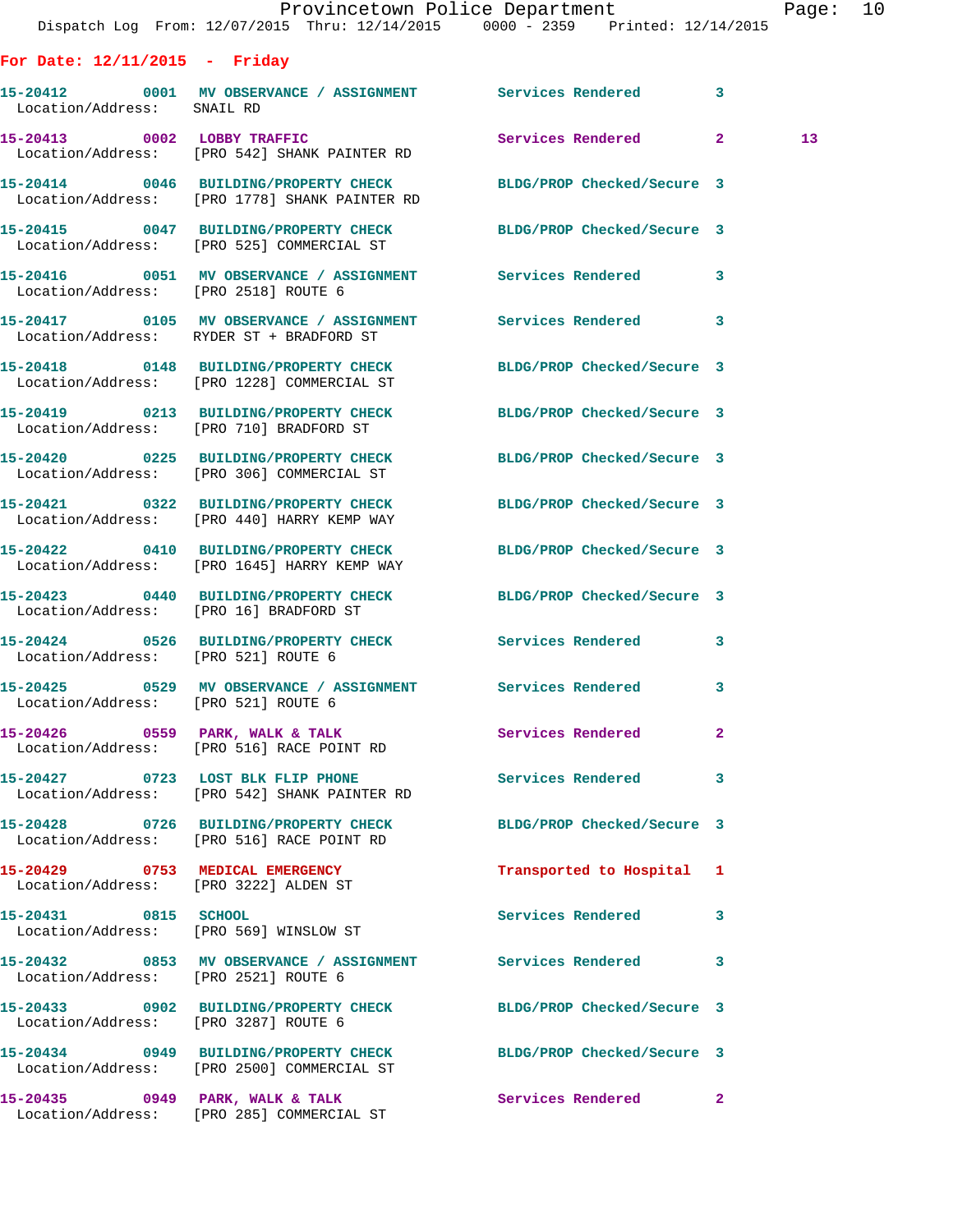|                                 | Provincetown Police Department<br>Dispatch Log From: 12/07/2015 Thru: 12/14/2015 0000 - 2359 Printed: 12/14/2015 |                            |                |
|---------------------------------|------------------------------------------------------------------------------------------------------------------|----------------------------|----------------|
|                                 | 15-20436 1025 BUILDING/PROPERTY CHECK BLDG/PROP Checked/Secure 3<br>Location/Address: [PRO 3033] COMMERCIAL ST   |                            |                |
|                                 | 15-20437 1032 PARK, WALK & TALK<br>Location/Address: [PRO 3296] SHANK PAINTER RD                                 | Services Rendered          | $\mathbf{2}$   |
|                                 | 15-20438 1036 BUILDING/PROPERTY CHECK BLDG/PROP Checked/Secure 3<br>Location/Address: [PRO 1228] COMMERCIAL ST   |                            |                |
| Location/Address: COMMERCIAL ST | 15-20439 1042 PARKING COMPLAINT / GENERAL Services Rendered                                                      |                            | 3              |
|                                 | 15-20440 1056 TOYS FOR TOTS<br>Location/Address: [PRO 1778] SHANK PAINTER RD                                     | <b>Services Rendered</b>   | 3              |
|                                 | 15-20441 1241 BUILDING/PROPERTY CHECK Services Rendered<br>Location/Address: [PRO 2898] JEROME SMITH RD          |                            | 3              |
|                                 | 15-20442 1247 BUILDING/PROPERTY CHECK<br>Location/Address: [PRO 2490] PROVINCELANDS RD                           | BLDG/PROP Checked/Secure 3 |                |
|                                 | 15-20443 1257 BUILDING/PROPERTY CHECK BLDG/PROP Checked/Secure 3<br>Location/Address: [PRO 2499] RACE POINT RD   |                            |                |
| 15-20444 1302 MV STOP           | Location/Address: NELSON AVE + RACE POINT RD                                                                     | <b>VERBAL WARNING</b>      | 3              |
| 15-20445 1309 FOX FEEDING       | Location/Address: [PRO 988] MECHANIC ST                                                                          | Services Rendered          | $\overline{a}$ |
|                                 | 15-20446 1320 SERVICE CALL<br>Location/Address: [PRO 2540] RACE POINT RD                                         | <b>Services Rendered</b>   | 3              |
|                                 | 15-20447 1343 BUILDING/PROPERTY CHECK<br>Location/Address: [PRO 2483] COMMERCIAL ST                              | <b>Services Rendered</b>   | 3              |
|                                 | 15-20448 1348 TOYS FOR TOTS PICK UP<br>Location/Address: [PRO 569] WINSLOW ST                                    | Services Rendered          | 3              |
|                                 | 15-20449 1420 BUILDING/PROPERTY CHECK<br>Location/Address: [PRO 519] RACE POINT RD                               | BLDG/PROP Checked/Secure 3 |                |
| 15-20450 1444 GENERATOR         | Location/Address: [PRO 542] SHANK PAINTER RD                                                                     | Services Rendered          | 3              |
|                                 | 15-20451 1500 TRUCK AGAINST 1-WAY<br>Location/Address: [PRO 150] COMMERCIAL ST                                   | Services Rendered          | $\overline{2}$ |
| 15-20452 1528 LOST FLIP PHONE   | Location/Address: [PRO 542] SHANK PAINTER RD                                                                     | <b>Services Rendered</b>   | 3              |
|                                 | 15-20453 1606 SERVICE CALL/WATER DEPT.<br>Location/Address: [PRO 2080] BLUEBERRY AVE                             | Taken/Referred to Other    | 3              |
|                                 | 15-20454 1656 BUILDING/PROPERTY CHECK<br>Location/Address: [PRO 1830] BRADFORD ST                                | BLDG/PROP Checked/Secure 3 |                |
| 15-20455 1703 FAIL TO USE CARE  | Location/Address: [PRO 413] CONWELL ST                                                                           | <b>VERBAL WARNING</b>      | 3              |
|                                 | 15-20456 1722 LOST BLUE WALLET<br>Location/Address: [PRO 542] SHANK PAINTER RD                                   | Services Rendered          | 3              |
|                                 | 15-20457 1827 BUILDING/PROPERTY CHECK<br>Location/Address: [PRO 444] HIGH POLE HILL                              | BLDG/PROP Checked/Secure 3 |                |
|                                 | 15-20458 1836 BUILDING/PROPERTY CHECK<br>Location/Address: [PRO 2898] JEROME SMITH RD                            | BLDG/PROP Checked/Secure 3 |                |
| 15-20460 1848 SERVICE CALL      |                                                                                                                  | <b>Services Rendered</b>   | 3              |

Location/Address: [PRO 542] SHANK PAINTER RD

Page: 11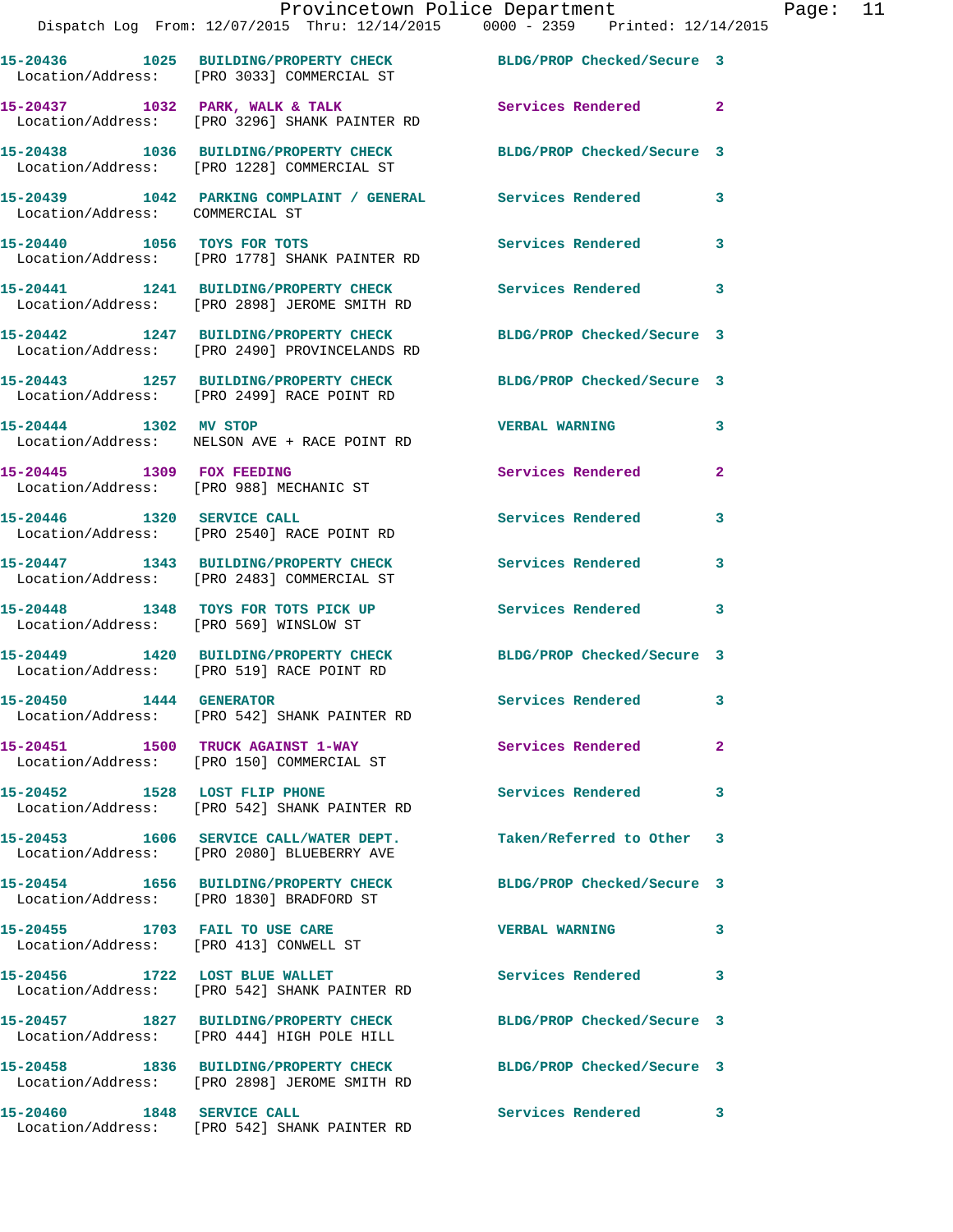|                                       | 15-20461 1956 BUILDING/PROPERTY CHECK<br>Location/Address: [PRO 519] RACE POINT RD                               | BLDG/PROP Checked/Secure 3 |                |   |
|---------------------------------------|------------------------------------------------------------------------------------------------------------------|----------------------------|----------------|---|
|                                       | $15-20462$ 2000 PARK, WALK & TALK<br>Location/Address: [PRO 105] COMMERCIAL ST                                   | <b>Services Rendered</b>   | $\overline{2}$ |   |
| 15-20463 2045 BAR CHECK               | Location/Address: [PRO 2737] COMMERCIAL ST                                                                       | BLDG/PROP Checked/Secure 2 |                |   |
|                                       | 15-20464 2119 BUILDING/PROPERTY CHECK<br>Location/Address: [PRO 182] COMMERCIAL ST                               | BLDG/PROP Checked/Secure 3 |                |   |
|                                       | 15-20465 2203 BUILDING/PROPERTY CHECK<br>Location/Address: [PRO 2206] COMMERCIAL ST                              | BLDG/PROP Checked/Secure 3 |                |   |
|                                       | 15-20466 2351 BUILDING/PROPERTY CHECK<br>Location/Address: [PRO 2483] COMMERCIAL ST                              | Services Rendered          | 3              |   |
|                                       | 15-20467 2356 BUILDING/PROPERTY CHECK<br>Location/Address: [PRO 433] RYDER ST EXT                                | BLDG/PROP Checked/Secure 3 |                |   |
| 15-20468 2359 BAR CHECK               | Location/Address: [PRO 272] COMMERCIAL ST                                                                        | BLDG/PROP Checked/Secure 2 |                |   |
| For Date: $12/12/2015$ - Saturday     |                                                                                                                  |                            |                |   |
|                                       | 15-20469 0009 BUILDING/PROPERTY CHECK<br>Location/Address: [PRO 1830] BRADFORD ST                                | BLDG/PROP Checked/Secure 3 |                |   |
|                                       | 15-20470  0014 MV OBSERVANCE / ASSIGNMENT Services Rendered<br>Location/Address: [PRO 106] COMMERCIAL ST         |                            | 3              |   |
|                                       | 15-20471 0028 MV OBSERVANCE / ASSIGNMENT<br>Location/Address: BRADFORD ST + HOWLAND ST                           | <b>Services Rendered</b>   | 3              |   |
|                                       | 15-20472 0045 INFO SERVICES - LOBBY<br>Location/Address: [PRO 542] SHANK PAINTER RD                              | Services Rendered          | $\mathbf{2}^-$ | 8 |
|                                       | 15-20473 0111 BUILDING/PROPERTY CHECK<br>Location/Address: [PRO 3430] COMMERCIAL ST                              | BLDG/PROP Checked/Secure 3 |                |   |
|                                       | 15-20474 0134 BUILDING/PROPERTY CHECK<br>Location/Address: [PRO 2206] COMMERCIAL ST                              | Services Rendered          | 3              |   |
| 15-20475                              | 0152 BUILDING/PROPERTY CHECK<br>Location/Address: [PRO 3033] COMMERCIAL ST                                       | BLDG/PROP Checked/Secure 3 |                |   |
|                                       | 15-20476  0154 BUILDING/PROPERTY CHECK BLDG/PROP Checked/Secure 3<br>Location/Address: [PRO 526] RYDER ST EXT    |                            |                |   |
|                                       | 15-20477 0219 NOISE COMPLAINT<br>Location/Address: [PRO 2204] COMMERCIAL ST                                      | <b>VERBAL WARNING</b>      | 3              |   |
|                                       | 15-20478 0300 BUILDING/PROPERTY CHECK<br>Location/Address: [PRO 710] BRADFORD ST                                 | BLDG/PROP Checked/Secure 3 |                |   |
|                                       | 15-20479 0508 BUILDING/PROPERTY CHECK<br>Location/Address: [PRO 2898] JEROME SMITH RD                            | Services Rendered          | 3              |   |
|                                       | 15-20480 0511 BUILDING/PROPERTY CHECK<br>Location/Address: [PRO 2898] JEROME SMITH RD                            | Services Rendered          | 3              |   |
| Location/Address: [PRO 512] PRINCE ST | 15-20481 0518 BUILDING/PROPERTY CHECK                                                                            | BLDG/PROP Checked/Secure 3 |                |   |
|                                       | 15-20482 0551 BUILDING/PROPERTY CHECK BLDG/PROP Checked/Secure 3<br>Location/Address: [PRO 3259] MACMILLAN WHARF |                            |                |   |
|                                       | 15-20483 0732 BUILDING/PROPERTY CHECK                                                                            | BLDG/PROP Checked/Secure 3 |                |   |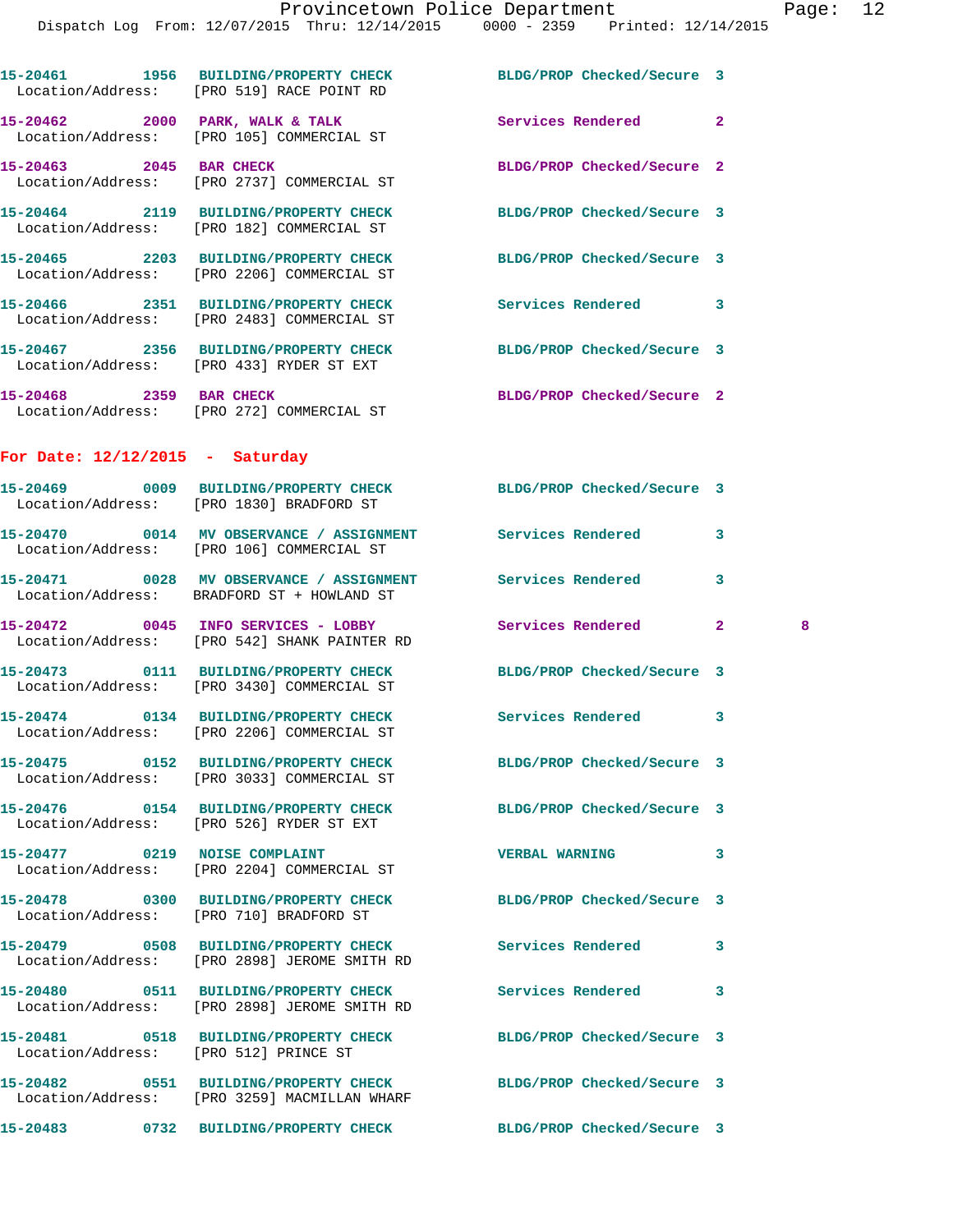|                                                               | Provincetown Police Department<br>Dispatch Log From: 12/07/2015 Thru: 12/14/2015 0000 - 2359 Printed: 12/14/2015  |                            |              | Page: 13 |
|---------------------------------------------------------------|-------------------------------------------------------------------------------------------------------------------|----------------------------|--------------|----------|
|                                                               | Location/Address: [PRO 3033] COMMERCIAL ST                                                                        |                            |              |          |
|                                                               | 15-20484 0735 PARK, WALK & TALK Services Rendered Execution Address: [PRO 3287] ROUTE 6                           |                            | $\mathbf{2}$ |          |
|                                                               | 15-20485 0825 SUSPICIOUS ACTIVITY<br>Location/Address: [PRO 1863] FRANKLIN ST                                     | Services Rendered 2        |              |          |
|                                                               | 15-20486 0839 BUILDING/PROPERTY CHECK BLDG/PROP Checked/Secure 3<br>Location/Address: [PRO 564] BAYBERRY AVE      |                            |              |          |
| Location/Address: [PRO 2521] ROUTE 6                          | 15-20487 0906 MV OBSERVANCE / ASSIGNMENT Services Rendered 3                                                      |                            |              |          |
| Location/Address: [PRO 571] ALDEN ST                          | 15-20488 0909 BUILDING/PROPERTY CHECK BLDG/PROP Checked/Secure 3                                                  |                            |              |          |
|                                                               | 15-20490 0938 PET DONATIONS<br>Location/Address: [PRO 285] COMMERCIAL ST                                          | <b>Services Rendered</b>   | $\mathbf{2}$ |          |
|                                                               | 15-20491 0947 MV OBSERVANCE / ASSIGNMENT Services Rendered 3<br>Location/Address: HOWLAND ST + BRADFORD ST        |                            |              |          |
|                                                               | 15-20492 1008 BUILDING/PROPERTY CHECK<br>Location/Address: [PRO 2194] COMMERCIAL ST                               | BLDG/PROP Checked/Secure 3 |              |          |
|                                                               | 15-20493 1023 TOYS FOR TOTS<br>Location/Address: [PRO 182] COMMERCIAL ST                                          | Services Rendered 3        |              |          |
|                                                               | 15-20494 1034 TOYS FOR TOTS<br>Location/Address: [PRO 606] CONWELL ST                                             | Services Rendered 3        |              |          |
|                                                               | 15-20495 1053 BUILDING/PROPERTY CHECK BLDG/PROP Checked/Secure 3<br>Location/Address: [PRO 1228] COMMERCIAL ST    |                            |              |          |
| Location/Address: [PRO 2521] ROUTE 6                          | 15-20496 1123 MV OBSERVANCE / ASSIGNMENT Services Rendered 3                                                      |                            |              |          |
|                                                               | 15-20497 1129 BUILDING/PROPERTY CHECK BLDG/PROP Checked/Secure 3<br>Location/Address: [PRO 1780] JOHNSON ST       |                            |              |          |
| 15-20498 1133 MV STOP<br>Location/Address: ROUTE 6            |                                                                                                                   | Citation/Warning Issued 3  |              |          |
| Location/Address: [PRO 2513] ROUTE 6                          | 15-20499               1154     MV  OBSERVANCE  /  ASSIGNMENT                 Services  Rendered                3 |                            |              |          |
| 15-20500 1204 MV STOP<br>Location/Address: [PRO 2513] ROUTE 6 |                                                                                                                   | <b>VERBAL WARNING</b>      | 3            |          |
|                                                               | 15-20501 1219 BUILDING/PROPERTY CHECK BLDG/PROP Checked/Secure 3<br>Location/Address: [PRO 2483] COMMERCIAL ST    |                            |              |          |
|                                                               | 15-20502 1222 BUILDING/PROPERTY CHECK BLDG/PROP Checked/Secure 3<br>Location/Address: [PRO 2206] COMMERCIAL ST    |                            |              |          |
|                                                               | 15-20503 1259 BUILDING/PROPERTY CHECK Services Rendered 3<br>Location/Address: [PRO 526] RYDER ST EXT             |                            |              |          |
|                                                               | 15-20504 1334 BUILDING/PROPERTY CHECK<br>Location/Address: [PRO 447] JEROME SMITH RD                              | BLDG/PROP Checked/Secure 3 |              |          |
| 15-20505 1359 LOST WALLET                                     | Location/Address: [PRO 542] SHANK PAINTER RD                                                                      | Services Rendered 3        |              |          |
|                                                               | 15-20506 1403 LOST WALLET<br>Location/Address: [PRO 105] COMMERCIAL ST                                            | Services Rendered          | 3            |          |
|                                                               | 15-20507 1407 BUILDING/PROPERTY CHECK Services Rendered<br>Location/Address: [PRO 2898] JEROME SMITH RD           |                            | $\mathbf{3}$ |          |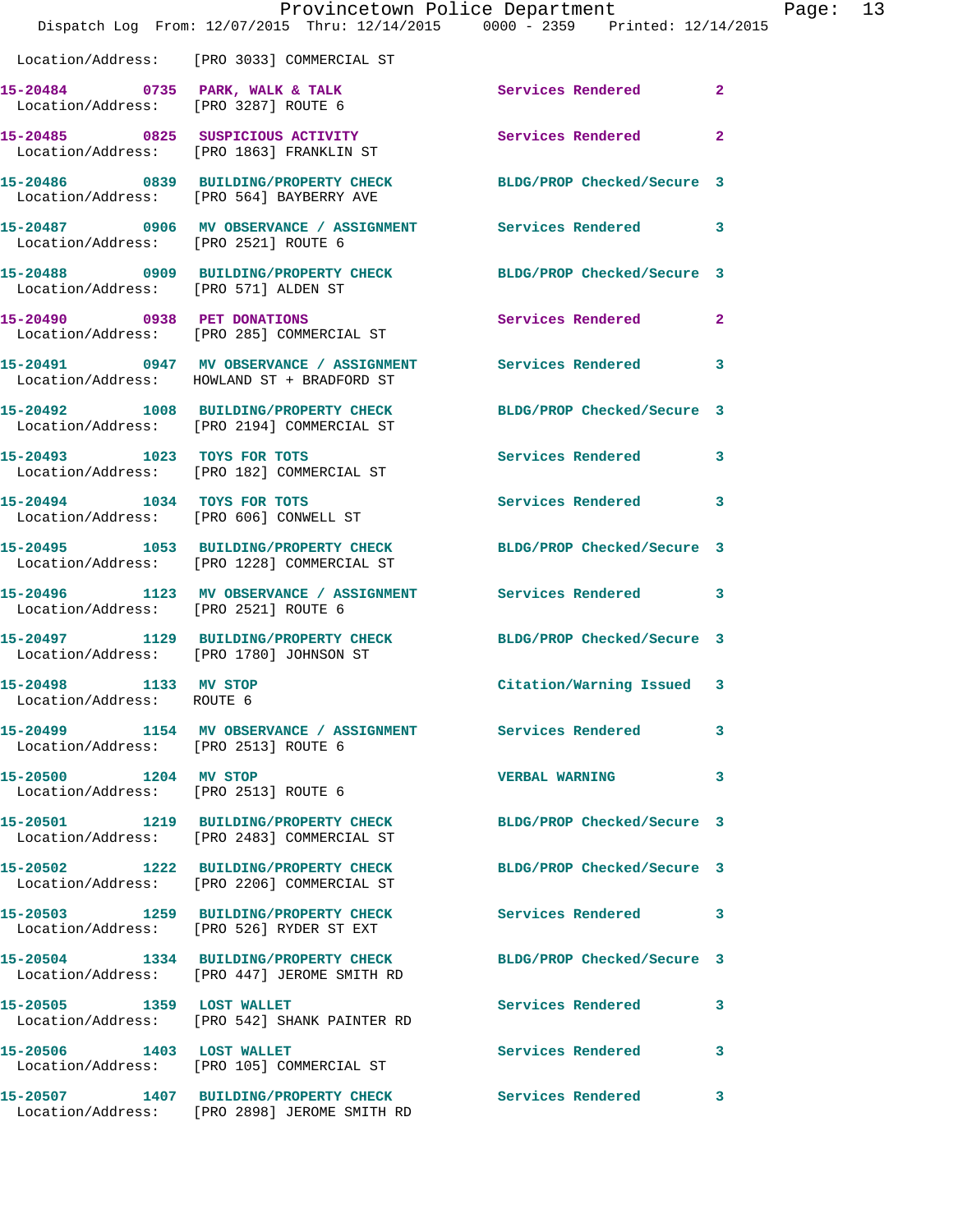|                                         | Provincetown Police Department<br>Dispatch Log From: 12/07/2015 Thru: 12/14/2015 0000 - 2359 Printed: 12/14/2015     |                            |              |
|-----------------------------------------|----------------------------------------------------------------------------------------------------------------------|----------------------------|--------------|
|                                         | 15-20508 1530 ASSIST TRAFFIC STOP<br>Location/Address: [PRO 2521] ROUTE 6                                            | Services Rendered          | 3            |
| Location/Address: [PRO 571] ALDEN ST    | 15-20509 1712 BUILDING/PROPERTY CHECK BLDG/PROP Checked/Secure 3                                                     |                            |              |
|                                         | 15-20510 1727 BUILDING/PROPERTY CHECK<br>Location/Address: [PRO 175] COMMERCIAL ST                                   | BLDG/PROP Checked/Secure 3 |              |
|                                         | 15-20511 1847 MEDICAL EMERGENCY<br>Location/Address: [PRO 1952] COMMERCIAL ST                                        | PATIENT REFUSAL            | 1            |
|                                         | 15-20512 2106 VERBAL HEAD LIGHT<br>Location/Address: [PRO 3004] BRADFORD ST                                          | <b>VERBAL WARNING</b>      | 3            |
|                                         | 15-20513 2118 BUILDING/PROPERTY CHECK BLDG/PROP Checked/Secure 3<br>Location/Address: [PRO 2206] COMMERCIAL ST       |                            |              |
|                                         | 15-20514 2322 BUILDING/PROPERTY CHECK BLDG/PROP Checked/Secure 3<br>Location/Address: [PRO 545] SHANK PAINTER RD     |                            |              |
|                                         | 15-20515 2340 MV STOP<br>Location/Address: BRADFORD ST + CARVER ST                                                   | <b>VERBAL WARNING</b>      | 3            |
|                                         | 15-20516 2348 BUILDING/PROPERTY CHECK BLDG/PROP Checked/Secure 3<br>Location/Address: [PRO 1886] BRADFORD ST         |                            |              |
|                                         | 15-20517 2350 BUILDING/PROPERTY CHECK<br>Location/Address: [PRO 519] RACE POINT RD                                   | BLDG/PROP Checked/Secure 3 |              |
| 15-20519 2358 NOISE COMPLAINT           | Location/Address: [PRO 539] SHANK PAINTER RD                                                                         | Services Rendered          | 3            |
| For Date: $12/13/2015$ - Sunday         |                                                                                                                      |                            |              |
|                                         | 15-20521 0005 BAR CHECK<br>Location/Address: [PRO 272] COMMERCIAL ST                                                 | <b>Services Rendered</b>   | $\mathbf{2}$ |
| Location/Address: [PRO 710] BRADFORD ST | 15-20520 0022 BUILDING/PROPERTY CHECK                                                                                | BLDG/PROP Checked/Secure 3 |              |
|                                         | 15-20522 0026 BUILDING/PROPERTY CHECK<br>Location/Address: [PRO 3609] COMMERCIAL ST                                  | BLDG/PROP Checked/Secure 3 |              |
|                                         | 15-20523 0041 BUILDING/PROPERTY CHECK<br>Location/Address: [PRO 175] COMMERCIAL ST                                   | BLDG/PROP Checked/Secure 3 |              |
|                                         | 15-20524 0103 MV OBSERVANCE / ASSIGNMENT Services Rendered<br>Location/Address: HOWLAND ST + BRADFORD ST             |                            | 3            |
|                                         | 15-20525 0129 BUILDING/PROPERTY CHECK BLDG/PROP Checked/Secure 3<br>Location/Address: [PRO 1830] BRADFORD ST         |                            |              |
|                                         | 15-20526      0139   MV OBSERVANCE / ASSIGNMENT      Services Rendered<br>Location/Address: [PRO 3430] COMMERCIAL ST |                            | 3            |
| 15-20527 0143 DOG IN CAR                | Location/Address: [PRO 526] RYDER ST EXT                                                                             | Services Rendered          | 2            |
|                                         | 15-20528 0201 BUILDING/PROPERTY CHECK BLDG/PROP Checked/Secure 3<br>Location/Address: [PRO 1638] COMMERCIAL ST       |                            |              |
|                                         | 15-20529 0208 BUILDING/PROPERTY CHECK<br>Location/Address: [PRO 1228] COMMERCIAL ST                                  | BLDG/PROP Checked/Secure 3 |              |
|                                         | 15-20530 0216 MV OBSERVANCE / ASSIGNMENT Services Rendered<br>Location/Address: [PRO 3231] BRADFORD ST               |                            | 3            |

Location/Address: [PRO 433] RYDER ST EXT

**15-20531 0216 BUILDING/PROPERTY CHECK BLDG/PROP Checked/Secure 3** 

Page:  $14$ <br>015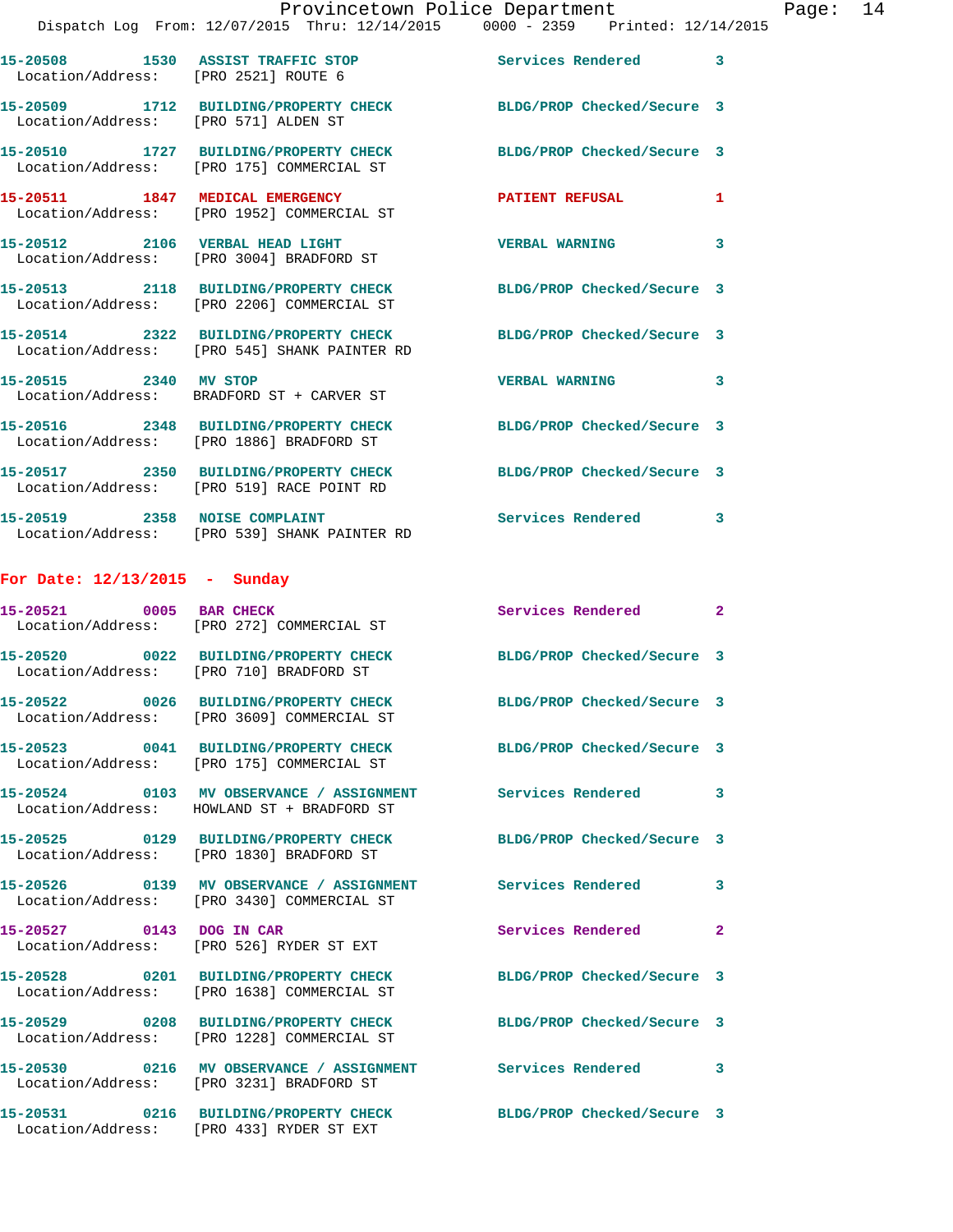|                                 | 15-20532 0335 BUILDING/PROPERTY CHECK<br>Location/Address: [PRO 516] RACE POINT RD                         | BLDG/PROP Checked/Secure 3 |                     |
|---------------------------------|------------------------------------------------------------------------------------------------------------|----------------------------|---------------------|
|                                 | 15-20533 0414 LOBBY TRAFFIC<br>Location/Address: [PRO 542] SHANK PAINTER RD                                | Services Rendered          | 2 <sup>1</sup><br>6 |
|                                 | 15-20534 0452 BUILDING/PROPERTY CHECK<br>Location/Address: [PRO 530] SHANK PAINTER RD                      | BLDG/PROP Checked/Secure 3 |                     |
|                                 | 15-20535 0509 BUILDING/PROPERTY CHECK<br>Location/Address: [PRO 306] COMMERCIAL ST                         | BLDG/PROP Checked/Secure 3 |                     |
|                                 | 15-20536 0523 BUILDING/PROPERTY CHECK<br>Location/Address: [PRO 2490] PROVINCELANDS RD                     | BLDG/PROP Checked/Secure 3 |                     |
|                                 | 15-20537 0527 BUILDING/PROPERTY CHECK<br>Location/Address: [PRO 1646] WINSLOW ST                           | BLDG/PROP Checked/Secure 3 |                     |
|                                 | 15-20538 0622 BUILDING/PROPERTY CHECK<br>Location/Address: [PRO 3259] MACMILLAN WHARF                      | Services Rendered          | 3                   |
|                                 | 15-20539 0748 MV OBSERVANCE / ASSIGNMENT Services Rendered<br>Location/Address: ROUTE 6 + SNAIL RD         |                            | 3                   |
| Location/Address: COMMERCIAL ST | 15-20540 0854 SUSPICIOUS ACTIVITY                                                                          | Unfounded                  | $\mathbf{2}$        |
|                                 | 15-20541 0946 BUILDING/PROPERTY CHECK<br>Location/Address: [PRO 2499] RACE POINT RD                        | Services Rendered          | 3                   |
|                                 | 15-20542 1001 PARK, WALK & TALK<br>Location/Address: [PRO 516] RACE POINT RD                               | Services Rendered          | $\mathbf{2}$        |
| Location/Address: COMMERCIAL ST | 15-20543 1049 PARKING COMPLAINT / GENERAL Citation/Warning Issued                                          |                            | 3                   |
|                                 | 15-20544 1122 ASSIST CITIZEN/REASSURANCE Could Not Locate<br>Location/Address: [PRO 442] HARRY KEMP WAY    |                            | 3                   |
| 15-20545 1145 MV HIT & RUN      | Location/Address: [PRO 3912] SHANK PAINTER RD                                                              | Services Rendered          | $\mathbf{2}$        |
|                                 | 15-20546 1204 BUILDING/PROPERTY CHECK BLDG/PROP Checked/Secure 3<br>Location/Address: [PRO 94] BRADFORD ST |                            |                     |
| 15-20547 1215 FOLLOW UP         | Location/Address: [PRO 3912] SHANK PAINTER RD                                                              | Services Rendered          | $\mathbf{2}$        |
|                                 | 15-20548 1403 MV OBSERVANCE / ASSIGNMENT Services Rendered<br>Location/Address: SHANK PAINTER RD           |                            | 3                   |
|                                 | 15-20549 1437 FOUND KEYS/SUBARU<br>Location/Address: [PRO 542] SHANK PAINTER RD                            | <b>Services Rendered</b>   | 3                   |
|                                 | Location/Address: [PRO 542] SHANK PAINTER RD                                                               | Services Rendered          | 3                   |
| 15-20551 1626 FOUND PHONE       | Location/Address: [PRO 542] SHANK PAINTER RD                                                               | <b>Services Rendered</b>   | 3                   |
|                                 | 15-20552 1630 BUILDING/PROPERTY CHECK<br>Location/Address: [PRO 1638] COMMERCIAL ST                        | BLDG/PROP Checked/Secure 3 |                     |
|                                 | 15-20554 1635 BUILDING/PROPERTY CHECK<br>Location/Address: [PRO 2483] COMMERCIAL ST                        | BLDG/PROP Checked/Secure 3 |                     |
|                                 | 15-20555 1845 BUILDING/PROPERTY CHECK<br>Location/Address: [PRO 3287] ROUTE 6                              | BLDG/PROP Checked/Secure 3 |                     |
|                                 |                                                                                                            | BLDG/PROP Checked/Secure 3 |                     |